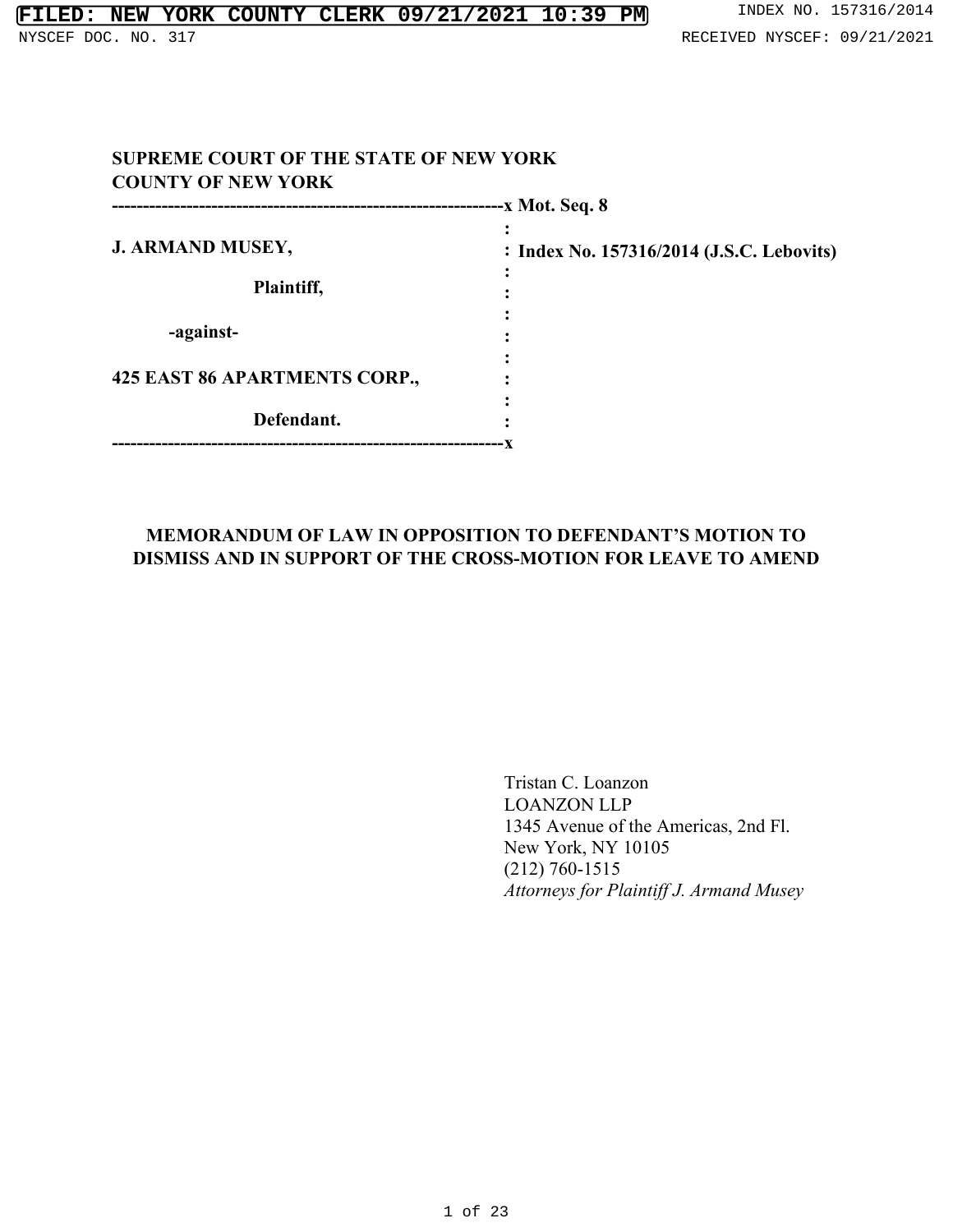# **TABLE OF CONTENTS**

| POINT I: THE FAC ASSERTED TWO CAUSES OF ACTION APPROVED BY<br>THE COURT AND ADDED ONE CAUSE OF ACTION THAT ARISES<br>FROM THE SAME SET OF FACTS ALREADY ALLEGED4                                                                                                                                 |
|--------------------------------------------------------------------------------------------------------------------------------------------------------------------------------------------------------------------------------------------------------------------------------------------------|
| A. With respect to the first cause of action for breach of contract,<br>Defendant's counsel stated herself that Defendant "has no objection<br>to conforming the pleading to the facts" and was therefore aware or<br>in fact in agreement that the first cause of action had evolved over time4 |
| B. With respect to the second cause of action for breach of<br>contract, the FAC merely elaborates on the specific lease provisions<br>that were breached, and the FAC most importantly, does not seek<br>to litigate the previously decided issue of "exclusive use."4                          |
| C. The third cause of action for breach of the implied covenant of<br>good faith and fair dealing arises out of the same transactions and                                                                                                                                                        |
| D. Defendant's plea for sanctions is not supported by facts                                                                                                                                                                                                                                      |
| POINT II: THE FIRST AMENDED COMPLAINT SUFFICIENTLY<br>ALLEGES CAUSES OFACTION FOR BREACHES OF CONTRACT<br>AND IMPLIED COVENANT OF GOOD FAITH AND FAIR DEALING7                                                                                                                                   |
| A. The first cause of action for breach of contract for the replacement<br>of terrace doors was approved by the court and was endorsed by                                                                                                                                                        |
| B. With respect to the second cause of action for breach of lease,                                                                                                                                                                                                                               |
| C. The third cause of action sufficiently alleges a claim and<br>Defendant's bald argument that it is barred by the law of the case                                                                                                                                                              |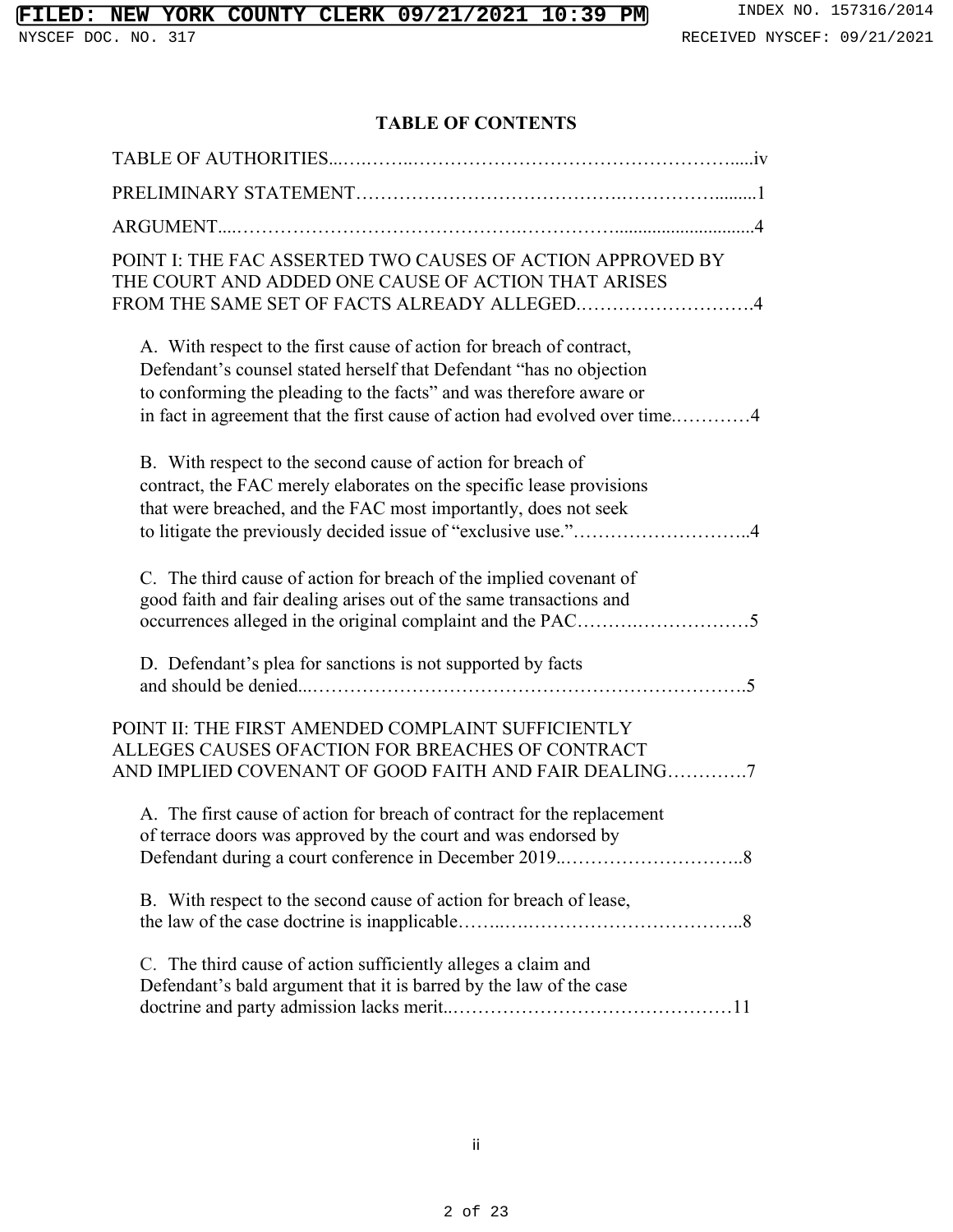### POINT III: THE FAC BRINGS THREE CAUSES OF ACTION BASED ON MERIT AND NOT ON ALLEGED FRIVOLOUS BASIS.………….14

| POINT IV: PLAINTIFF SHOULD BE GIVEN LEAVE TO FURTHER |
|------------------------------------------------------|
| AMEND HIS COMPLAINT IN THE FORM OF THE               |
|                                                      |
|                                                      |
|                                                      |
|                                                      |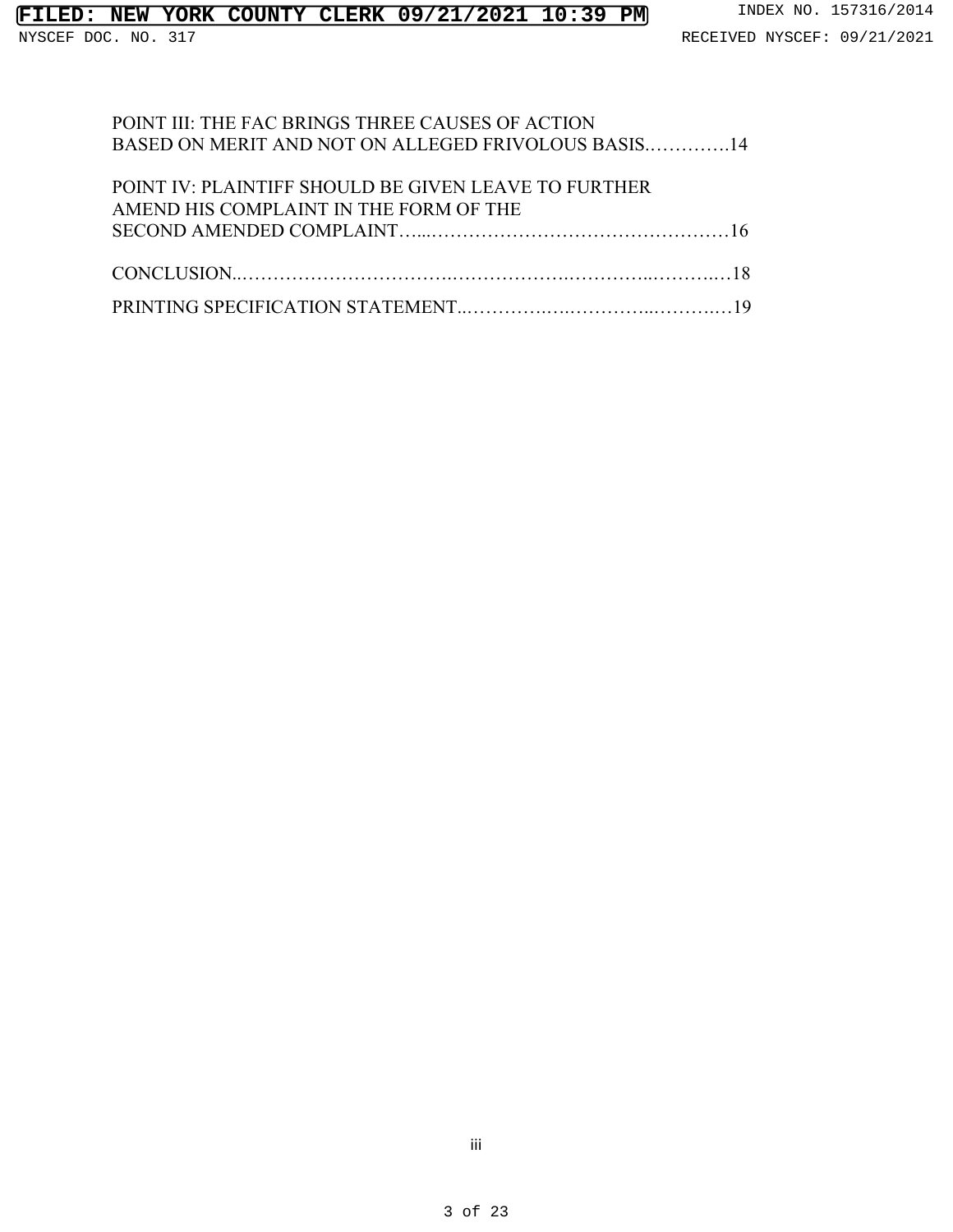# **TABLE OF AUTHORITIES**

#### **Cases**

| 274 Madison Co. v. Ramsundar, 2013 N.Y. Slip Op. 33046, 13-14 (N.Y. Sup. Ct. 2013) 17 |
|---------------------------------------------------------------------------------------|
|                                                                                       |
|                                                                                       |
| Cherry v. Koch, 129 Misc. 2d 346, 491 N.Y.S.2d 934 (N.Y. Sup. Ct. 1985)  14           |
| Christianson v. Colt Indus. Operating Corp., 486 U.S. 800, 816 (U.S. 1988) 14         |
| Jacobson v McNeil Consumer & Specialty Pharm., 68 A.D.3d 652, 654,                    |
|                                                                                       |
|                                                                                       |
|                                                                                       |
| McCagg v. Schulte Roth & Zabel LLP, 74 A.D.3d 620, 625 (1st Dep't 2010)  5, 6         |
|                                                                                       |
|                                                                                       |
|                                                                                       |
|                                                                                       |
| Stroock Stroock Lavan v Beltramini, 157 A.D.2d 590, 591 (1st Dep't 1990)  16          |
|                                                                                       |
| Zaid Theatre Corp. v Sona Realty Co., 18 A.D.3d 352, 354-55 (1st Dep't 2005)  16, 17  |
|                                                                                       |

#### **Statutes**

|--|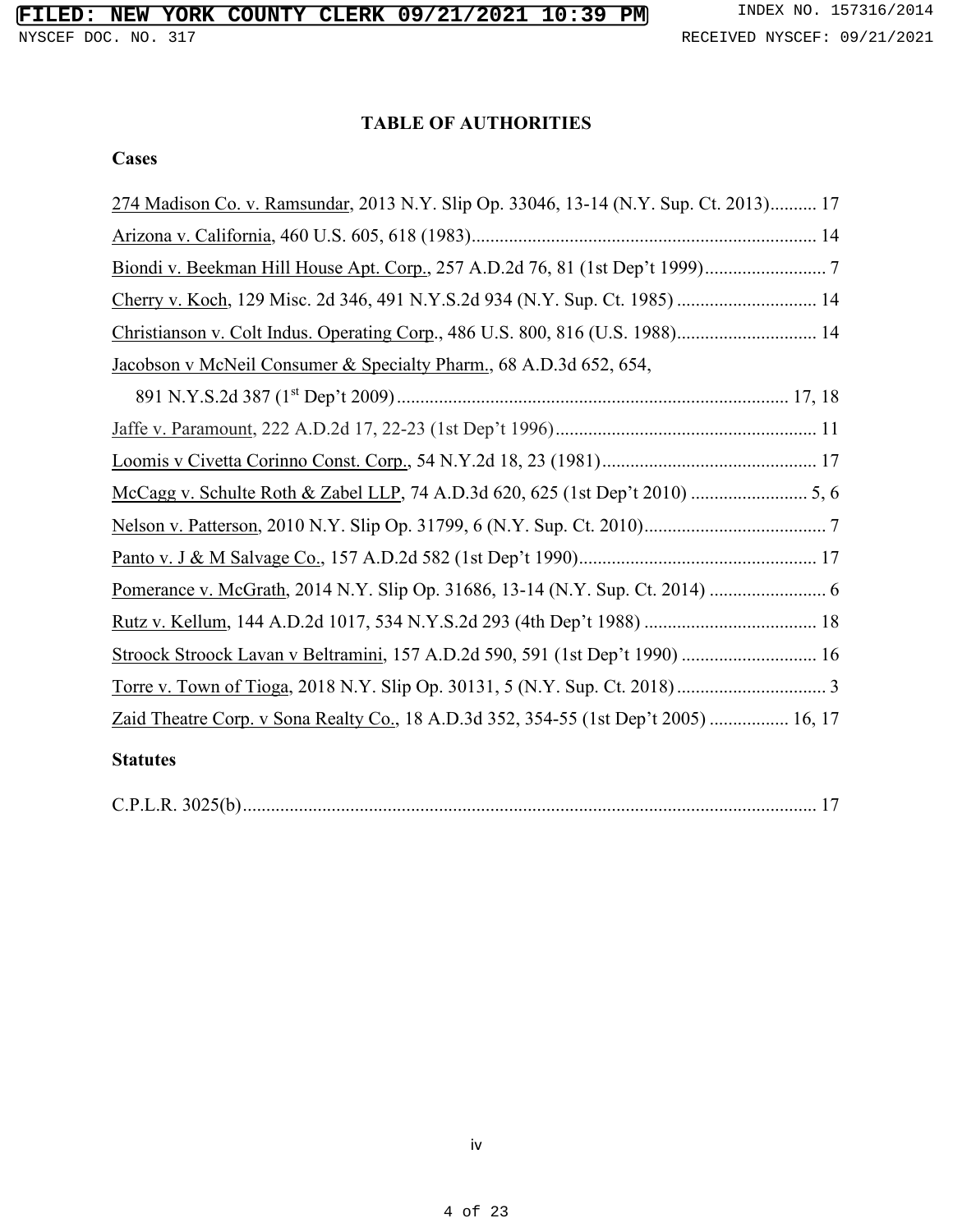| <b>SUPREME COURT OF THE STATE OF NEW YORK</b><br><b>COUNTY OF NEW YORK</b> |                                           |
|----------------------------------------------------------------------------|-------------------------------------------|
| <b>J. ARMAND MUSEY,</b>                                                    | : Index No. 157316/2014 (J.S.C. Lebovits) |
| Plaintiff,                                                                 |                                           |
| -against-                                                                  | <i>i</i> Motion Seq. 8                    |
| 425 EAST 86 APARTMENTS CORP.,                                              |                                           |
| Defendant.<br>-------------------------                                    |                                           |

## **MEMORANDUM OF LAW IN OPPOSITION TO DEFENDANT'S MOTION TO DISMISS AND IN SUPPORT OF THE CROSS-MOTION FOR LEAVE TO AMEND**

Plaintiff J. Armand Musey, by his attorney, submits this memorandum of law in opposition to Defendant's motion to dismiss and for sanctions, and in support of Plaintiff's cross-motion for leave to amend.

#### **PRELIMINARY STATEMENT**

The first amended complaint ("FAC") [\(NYSCEF Doc. # 297\)](https://iapps.courts.state.ny.us/nyscef/ViewDocument?docIndex=x4VOjcWUeM9SHyQlpBHdLg==), filed on July 27, 2021, is not identical to the proposed amended complaint ("PAC") that was filed with the court on January 11, 2019 (NYSCEF Doc.  $\#$  218) as part of Plaintiff's motion for leave to amend (Mot. Seq.  $\#$  4). The FAC differs from the PAC because Plaintiff incorporated facts that have accumulated in the two and a half years between the filing of a proposed amended complaint and the filing of the FAC. See FAC  $\P$  46-48, 67-72, 106, 124-125, 135, & 140. The FAC also added the procedural history of the case (FAC  $\P$ [1-11) and a summary the unresolved issues (FAC  $\P$ [12-25). Plaintiff believes it is important to be provide a complaint that contains the most updated events, and not a complaint that was frozen on January 11, 2019. In essence, Plaintiff simply conformed his pleading to the facts truthfully.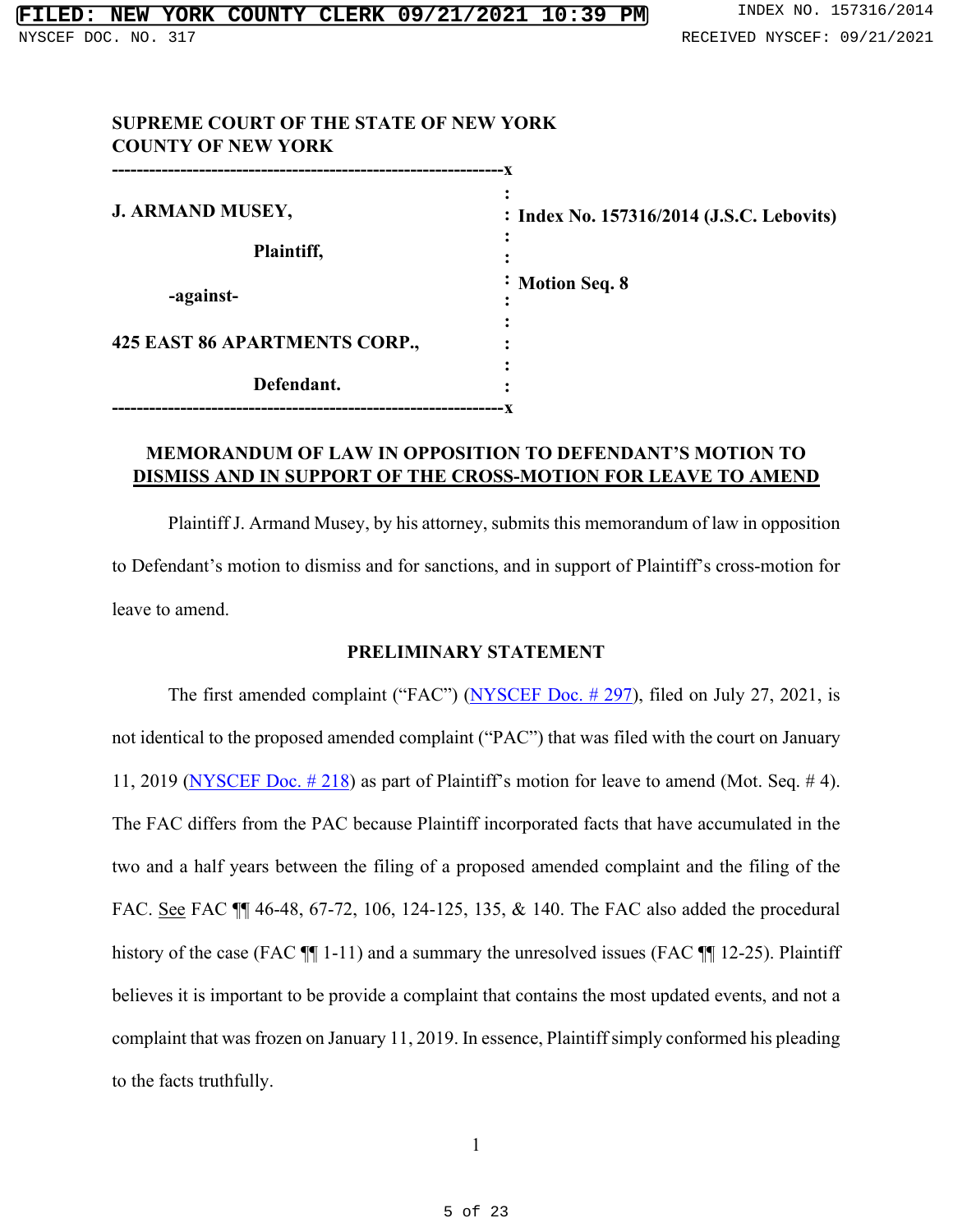Even after the addition of the post-January 2019 events, procedural history, and summary, Plaintiff has limited his legal claims to two causes of action for breaches of contract that were approved by the court. The only added claim in the FAC is for breach of the implied covenant of good faith and fair dealing, which arises from facts, transactions, and occurrences already alleged in the PAC and facts that arose after the filing of the PAC.

Defendant wrongfully accuses Plaintiff of "asserting material facts in the Amended Complaint that are patently false." (Deft's Memo of Law p. 20 n.7). Yet Defendant only cites one purported falsity: "For example, the allegation at paragraph 3 of the Amended Complaint that [t]he Court has disposed of several of the [initial claims and] counterclaims [following motions by the Parties]," NYSCEF Doc. No. 297 at  $\P$  3, is patently false, as this Court has not disposed of any counterclaims in this matter."

Defendant exaggerates. FAC ¶ 297 alleged that claims were and counterclaims were disposed of by the court in its decision dated January 26, 2017 [\(NYSCEF Doc. # 197\)](https://iapps.courts.state.ny.us/nyscef/ViewDocument?docIndex=/_PLUS_e_PLUS_jn5Z7UmWl77Xuyi8_PLUS_A==) which decided both parties' motions for reargument; Plaintiff's motion for leave to amend; and Defendant's motions to quash a subpoena, for summary judgment, and for sanctions for frivolous litigation. In that decision, one claim was dismissed on summary judgment, a subpoena was quashed, and Defendant's motion for sanctions was denied. So, the FAC allegation is not "patently false" since a claim was dismissed and more importantly, Defendant's claim for sanctions was denied.

In her July 28, 2021 letter to Plaintiff's counsel (Exhibit B to Loanzon Affirmation), Defendant's counsel stated similarly: "Certain of the allegations additionally are [sic] patently false. At no time during the course of this litigation has the Co-op denied that Mr. Musey has exclusive use of the Terrace." The falsity of that statement is shown in Point III.A below. There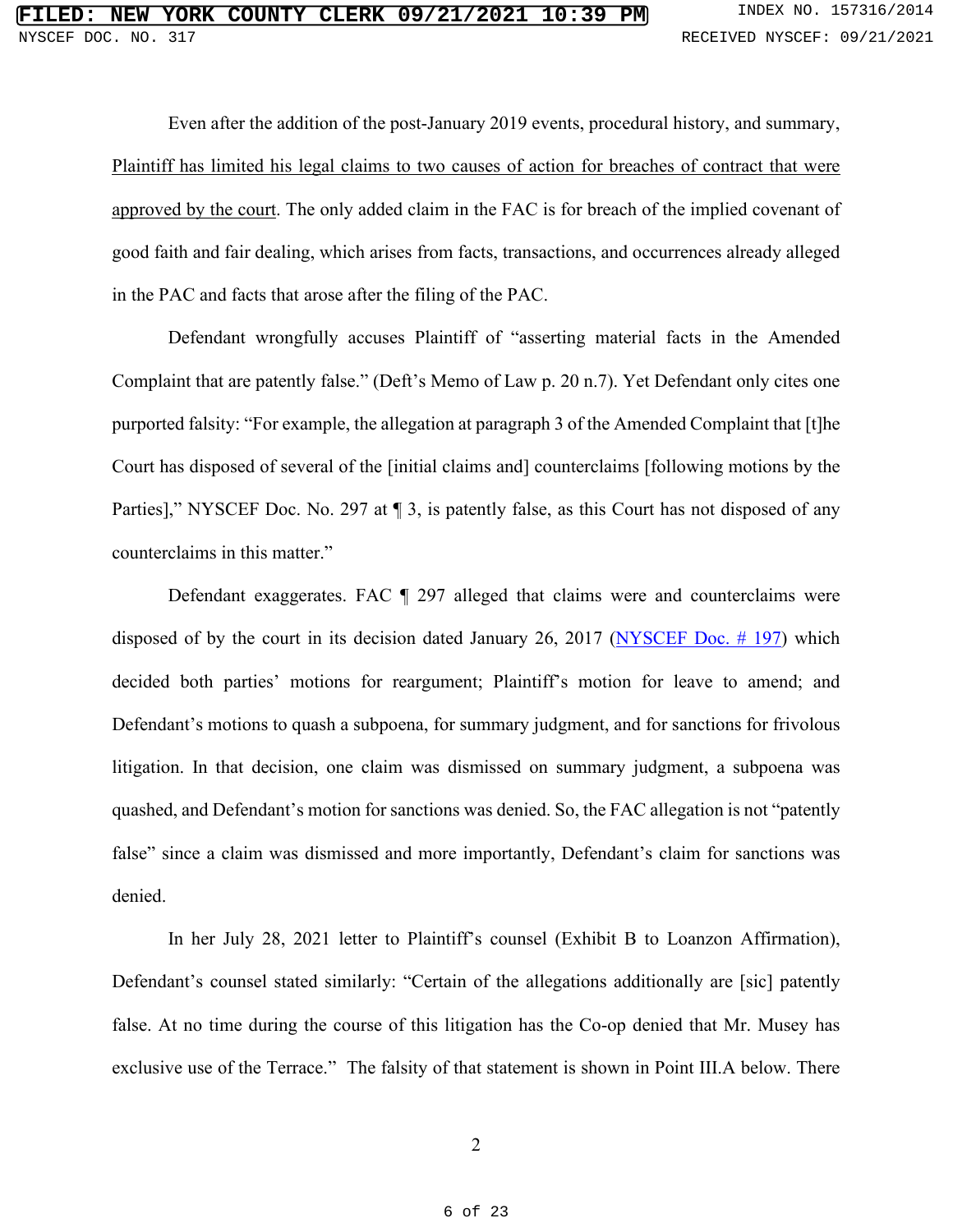appears to be a pattern of Defendant labeling something in the plural ("certain of the allegations" and alleging "material facts") as "patently false," but only citing one example that turns out not to be patently false.

In the alternative, Plaintiff requests leave of Court to amend the First Amended Complaint [\(NYSCEF Doc. # 297\)](https://iapps.courts.state.ny.us/nyscef/ViewDocument?docIndex=x4VOjcWUeM9SHyQlpBHdLg==) with a proposed Second Amended Complaint ("SAC") (see Exhibit A to Loanzon Affirmation) that differs only in two respects from the FAC: (1) the omission of the first cause of action for the breach of lease for reimbursement for the terrace doors because Defendant reimbursed the Plaintiff on September 14, 2021, and (2) omission of FAC 165(e) regarding unequal treatment because Plaintiff acknowledges that the claim is not part of breach of implied covenant of good faith and fair dealing. The request for leave to amend should be granted because the facts and claims alleged in the proposed SAC have been known to Defendant since the filing of the suit in July 2014 or from January 2019 when Plaintiff submitted the proposed PAC [\(NYSCEF Doc. # 218\)](https://iapps.courts.state.ny.us/nyscef/ViewDocument?docIndex=ALTK8gm7_PLUS_Nv724cin62KOA==).

Plaintiff could have initiated a new complaint under a separate Index Number for breach of the implied covenant of fair dealing, but Defendant would likely have filed a motion to consolidate or motion to dismiss and the parties then would be engaged in other and additional procedural motions. Plaintiff believed that given the continuing breaches of the Lease by the Coop, it is more efficient and less costly to amend the instant complaint to include post-January 2019 facts. Cf. Torre v. Town of Tioga, 2018 N.Y. Slip Op. 30131, 5 (N.Y. Sup. Ct. 2018) ("It is wellsettled ... that injuries to property caused by a continuing nuisance involve a 'continuous wrong' and, therefore, generally give rise to successive causes of action that accrue each time a wrong is committed.").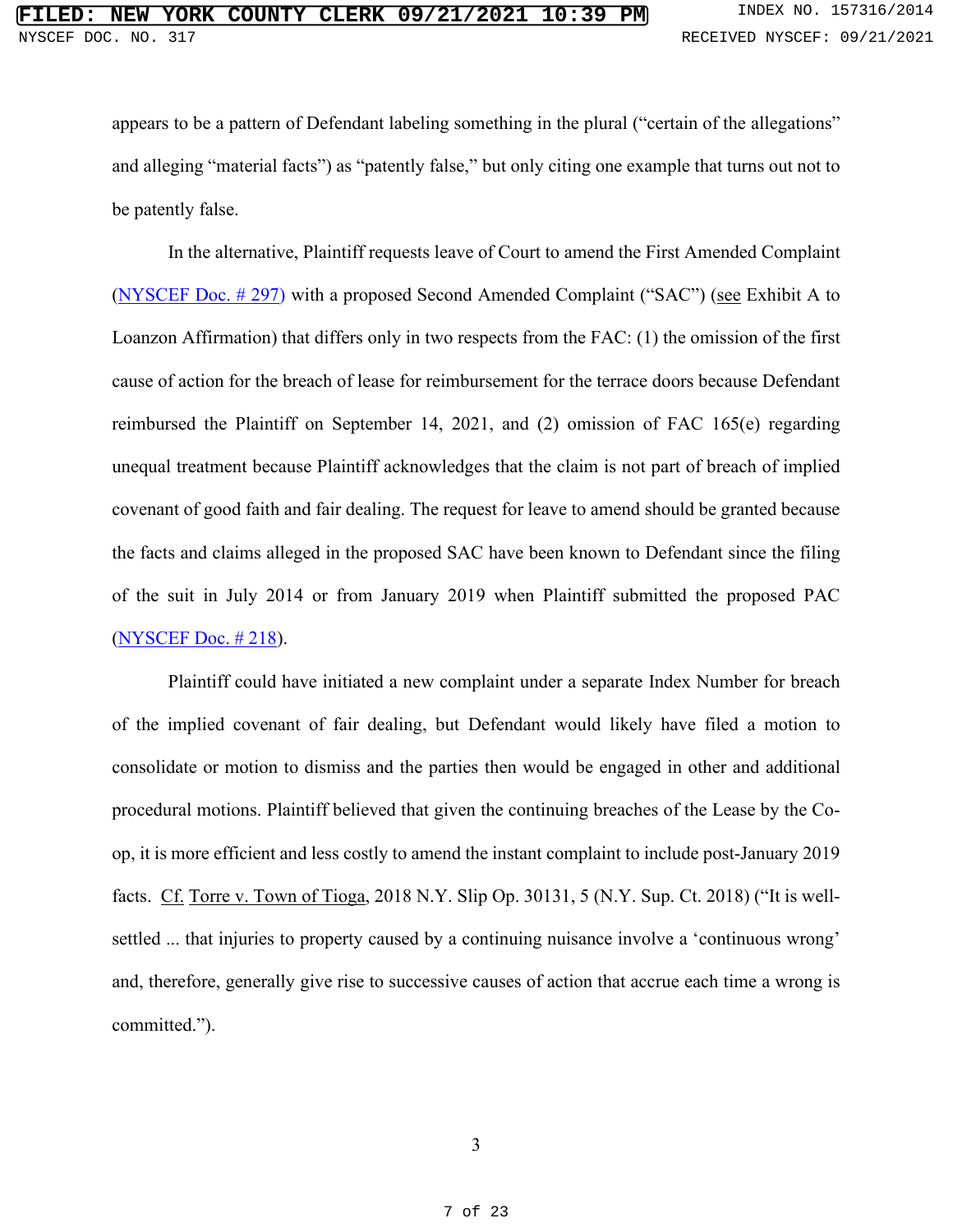#### **ARGUMENT**

### **POINT I: THE FAC ASSERTED TWO CAUSES OF ACTION APPROVED BY THE COURT AND ADDED ONE CAUSE OF ACTION THAT ARISES FROM THE SAME SET OF FACTS ALREADY ALLEGED.**

A. **With respect to the first cause of action for breach of contract, Defendant's counsel stated herself that Defendant "has no objection to conforming the pleading to the facts" and was therefore aware or in fact in agreement that the first cause of action had evolved over time.**

Defendant contends that Plaintiff sought replacement of the terrace doors in the PAC but

has now changed that claim for monetary relief. (Deft's Memo of Law pp. 10-11). Despite the indignant tone of Defendant's contention, the facts show that Defendant's own counsel acknowledged on December 12, 2019 in open court that the claim regarding the terrace doors had morphed into one for reimbursement and not replacement. In the December 19 open court proceeding, Defendant's counsel made the following statement to the Court: "In the interim period, plaintiff has gone ahead and replaced those doors himself. So you know, the co-op has no objection to conforming the pleading to the facts in that the cause of action has been transformed into one for reimbursement for the cost of those doors." See Exhibit A, p. 13 of J. Armand Musey Affidavit, sworn to on September 21, 2021 ("Musey Affid."). Plaintiff noted Defendant counsel's statement and revised the claim regarding the terrace doors in the FAC. For that reason, Defendant's indignation is misplaced.

### B. **With respect to the second cause of action for breach of contract, the FAC merely elaborates on the specific lease provisions that were breached, and the FAC most importantly, does not seek to litigate the previously decided issue of "exclusive use."**

Defendant further argued that the second cause of action for breach of lease exceeds the approved claim arising from Defendant's alleged "failure to provide the plaintiff with a Terrace that is capable of being covered and converted into a habitable area." (Deft's Memo of Law p. 11). This argument is plainly wrong because the FAC did not "exceed" the approved claim – the claim

4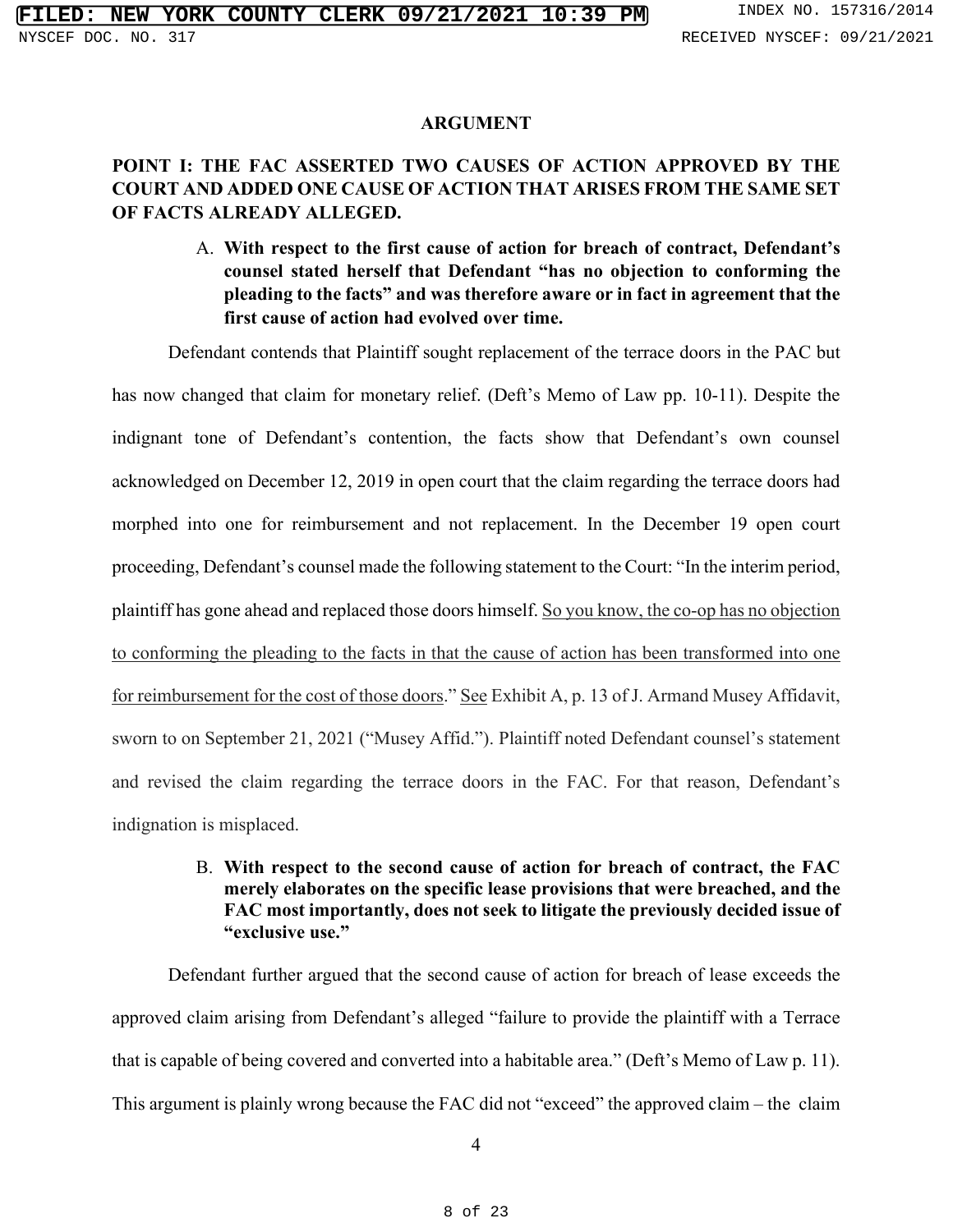proposed in the PAC (NYSCEF Doc.  $\#218$  || 83-88) for breach of lease is the same claim raised in FAC ¶¶ 148-162. The only difference is that while the PAC alleges that the Defendant breached the Proprietary Lease, the FAC spelled out the specific provisions of the Proprietary Lease that was breached, namely sections 2, 3, 7, and 28.

### C. **The third cause of action for breach of the implied covenant of good faith and fair dealing arises out of the same transactions and occurrences alleged in the original complaint and the PAC.**

About the FAC's third cause of action for breach of the implied covenant of good faith and fair dealing, Defendant claims that Plaintiff did not propose it and the Court already dismissed the yet to be asserted claim, and that Plaintiff incorporated facts that occurred after the June 2019 D&O. Defendant is correct that Plaintiff did not include the claim in the PAC. However, the facts that form the bases of the breach of the implied covenant arose from the same transactions and occurrences already alleged in the PAC; the FAC incorporated those same transactions and occurrences. The FAC also added facts that occurred after January 2019 or after the filing of the PAC, which is expected given the continuing relationship between Plaintiff and the Co-op. See FAC ¶¶ 46-48, 67-72, 106, 124-125, 135, & 140. As proof of the continuing relationship, Defendant reimbursed Plaintiff last week (on September 14, 2021) the amount of money alleged in the first cause of action for breach of contract. (Musey Affid. ¶ 14).

#### **D. Defendant's plea for sanctions is not supported by facts and should be denied.**

Defendant cites McCagg v. Schulte Roth & Zabel LLP, 74 A.D.3d 620, 625 (1st Dep't 2010) for its argument for sanctions. McGagg presents facts very different from the one here. First, McGagg did not involve an ongoing contractual relationship between a lessor and lessee like the one in this case. McGagg involved a one-time contractual agreement that was breached and therefore at the time of the breach, the rights and obligations of the parties were settled. Here, the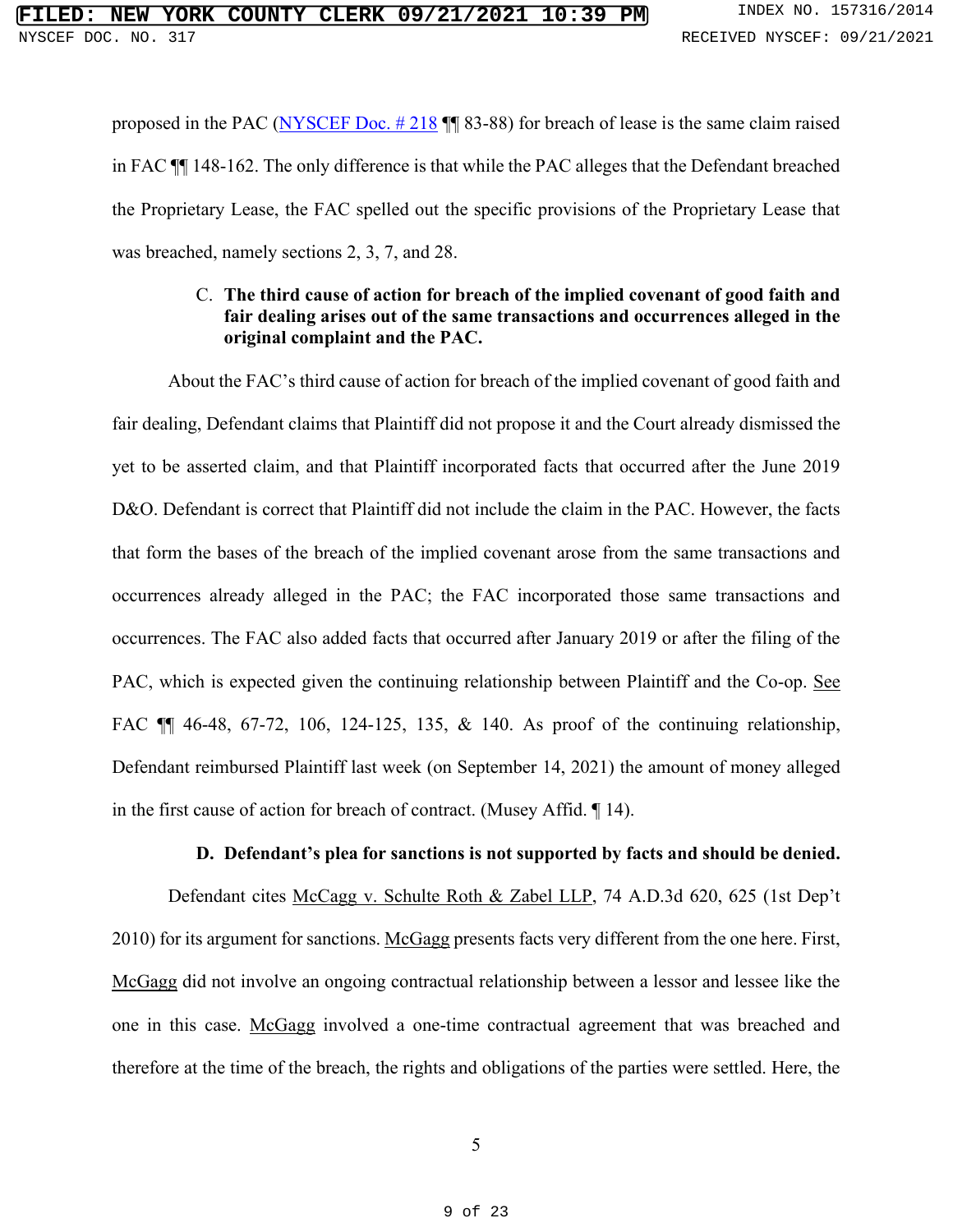shareholder (Musey) and the Co-op entered into a proprietary lease in 2013 that continues today to govern the parties' rights and obligations. As proof of the ongoing relationship, even as recent as May 26, 2021, Defendant provided a future plan for membrane replacement and specifications that omitted any mention of the existing roof membrane, which Plaintiff requested in 2013. (FAC ¶¶ 43, 46-48).

Second, the plaintiff in McGagg exceeded the scope of the court's permission to amend by adding new facts and claims and expanding the basis of claims against defendant. Here, the FAC asserts the same breaches of contract that were contained in the PAC and approved by the Court. The only additional facts were procedural history (FAC  $\P$  1-11), summary of unresolved issues (FAC ¶¶ 12-25), and events that occurred in the parties on-going relationship since the PAC was filed in January 2019 (FAC ¶¶ 46-48, 67-72, 106, 124-125, 135, & 140). The third claim for breach of implied covenant did not allege any new facts but relied on facts already alleged in the PAC.

Third, the First Department in McGagg found that – notwithstanding plaintiff's broad expansion of its claims in the amended complaint – the trial court erred in dismissing the amended complaint with prejudice, and that plaintiff did not show a pattern of willful or contumacious conduct. (Id. at 627). Here, there is no evidence that the FAC was served to harass Defendant or is frivolous, particularly when the two claims for breach of contract were permitted by the Court, and the additional claim for breach of implied covenants arose from facts already known to Defendant since at the latest in January 2019 (when the PAC was filed).

Even assuming arguendo that the FAC went beyond the PAC, courts have denied request for sanctions in similar situations. In Pomerance v. McGrath, [2014 N.Y. Slip Op. 31686,](https://casetext.com/case/pomerance-v-mcgrath-15) 13-14  $(N.Y.$  Sup. Ct. 20[1](#page-9-0)4)<sup>1</sup>, the defendant sought sanctions because the plaintiff filed an amended

<span id="page-9-0"></span> $1$  A copy of the unpublished case Pomerance v. McGrath is attached as Exhibit C to the Loanzon Affirmation.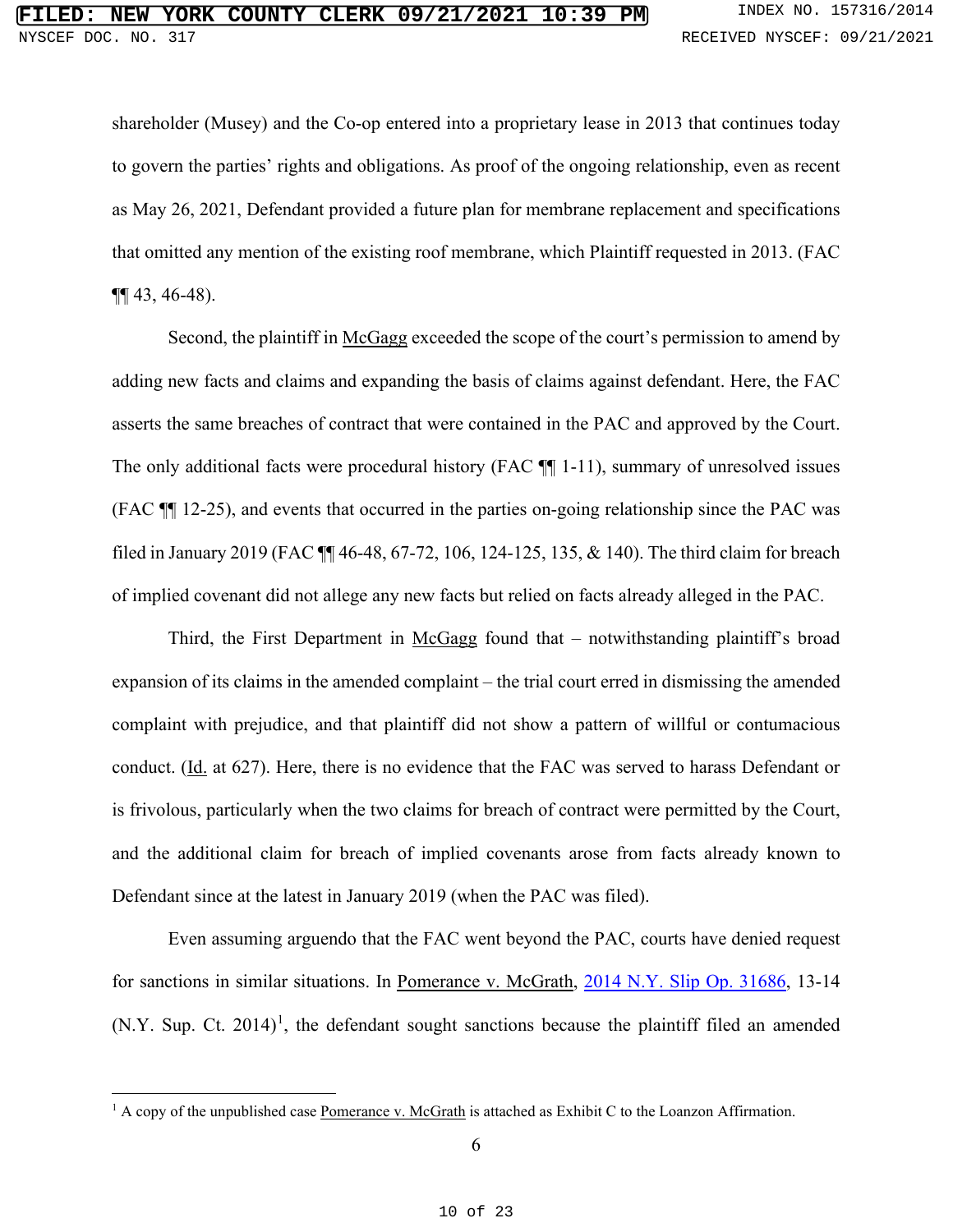complaint with a new cause of action that was not approved by the court. The court denied the motion for sanctions after finding that the amendment was not frivolous and not intended to harass. In Nelson v. Patterson, [2010 N.Y. Slip Op. 31799, 6](https://casetext.com/case/nelson-v-patterson-3) (N.Y. Sup. Ct. [2](#page-10-0)010)<sup>2</sup>, the plaintiff served an amended complaint with breach of contract claims that were not expressly permitted in a prior court order. Defendant moved for sanctions, among other things, for having to make a motion to dismiss. The court permitted the amended complaint and denied the motion for sanctions, holding that the amendment did not prejudice the defendant, that discovery has not yet begun, and that the proposed amendment was "premised upon the same facts, transactions or occurrences alleged in the original complaint." (Id. at 6-7).

# **POINT II: THE FIRST AMENDED COMPLAINT SUFFICIENTLY ALLEGES CAUSES OFACTION FOR BREACHES OF CONTRACT AND IMPLIED COVENANT OF GOOD FAITH AND FAIR DEALING**.

There is no merit to Defendant's argument that the FAC should be dismissed on an alleged law of the case doctrine, purported discovery violation, and party admission.

When evidentiary material is considered on a pre-answer motion to dismiss, the appropriate criterion is whether the proponent of the pleading has a cause of action, not whether s/he has stated one. See Biondi v. Beekman Hill House Apt. Corp., 257 A.D.2d 76, 81 (1st Dep't 1999) (reversing denial of dismissal motion). In its motion, Defendant has failed to negate any essential facts from the FAC, particularly in the allegations that Defendant enumerated as having occurred after the June 2019 D&O. In fact, the only allegation that Defendant has described (up until this point in the memorandum of law) as false is a confusing tale involving ambiguous statements made about the terrace doors in Point I, supra.

<span id="page-10-0"></span> $2 A$  copy of the unpublished case Nelson v. Patterson is attached as Exhibit D to the Loanzon Affirmation.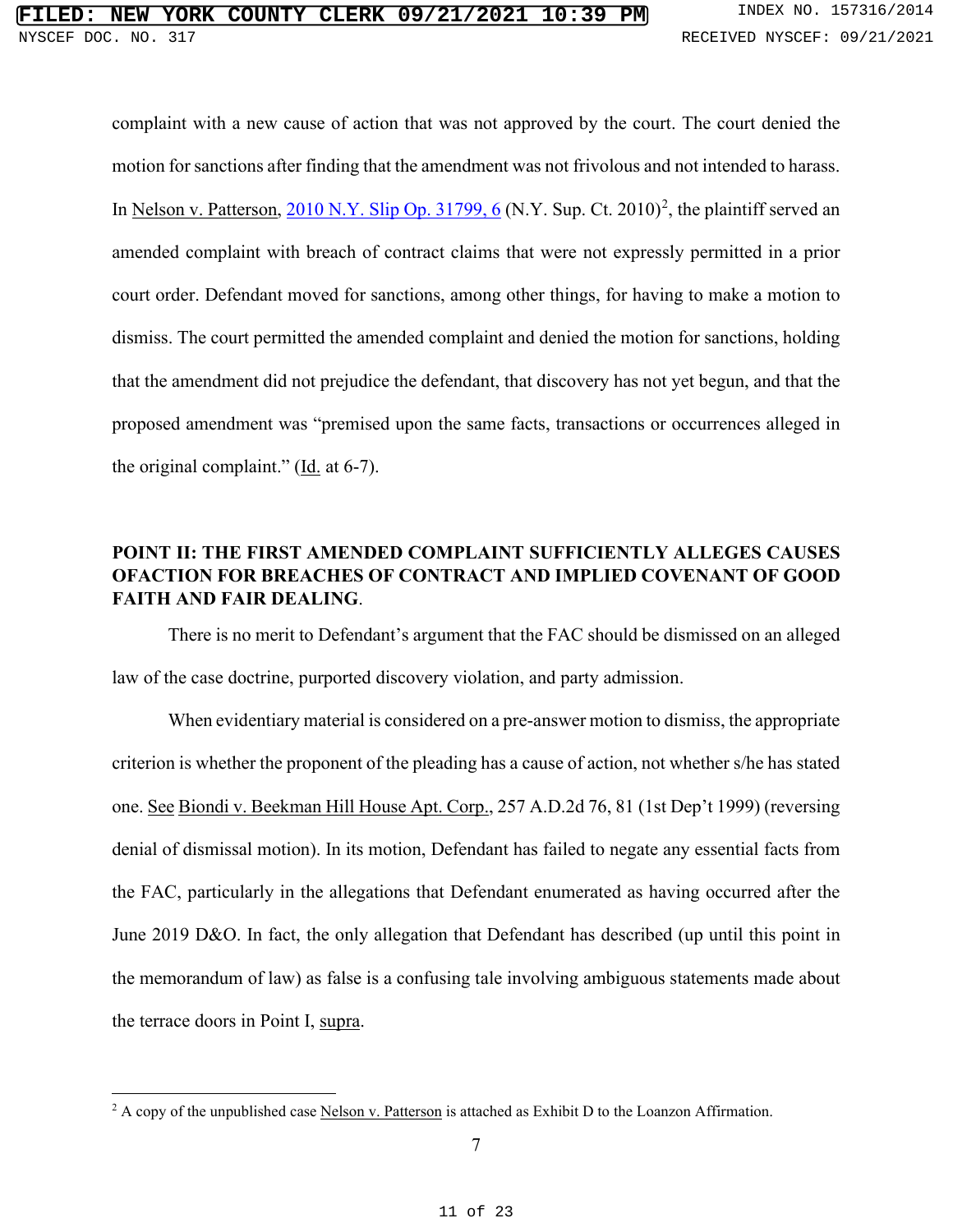### **A. The first cause of action for breach of contract for the replacement of terrace doors was approved by the court and was endorsed by Defendant during a court conference in December 2019.**

Contrary to Defendant's claim, Plaintiff has not attempted to prolong this litigation unnecessarily. The delay in filing the FAC was due primarily to Plaintiff's attempt to negotiate a fair settlement. (Musey Affid. ¶ 8). It cannot be ignored that more than eight years after purchasing his apartment, Plaintiff has never been able to use the Terrace, which likely accounts for a significant portion of the purchase price. (Id. at ¶ 11). Defendant has also informed Plaintiff that no settlement talks could include matters not before this court. See Musey Affid. at ¶ 8.

### **B. With respect to the second cause of action for breach of lease, the law of the case doctrine is inapplicable.**

In Point II(C) of Defendant's Memo of Law p.14, Defendant argues: "This Court has already decided – more than once – that the Terrace is Plaintiff's responsibility, and as such, Plaintiff's breach of contract claims alleging a failure to maintain and repair unspecified elements of the Terrace otherwise lack merit."

The FAC does not allege anything about failure to maintain or repair unspecified elements of the terrace. Defendant is employing a red herring, i.e., a fallacy of misdirection. This is a clear attempt to divert attention away from the relevant issue (the soundness of the surface) by introducing another, irrelevant issue – who was responsible for covering the terrace – which Plaintiff does not even challenge.

Another example of misdirection: "Specifically, this Court has previously determined that Plaintiff is not entitled to a declaration directing the Co-op 'to take all actions required to make the terrace habitable, including, but not limited to, the installation of flooring surface over the terrace membrane enabling it to withstand ordinary expected use.'" (Deft's Memo of Law p. 14).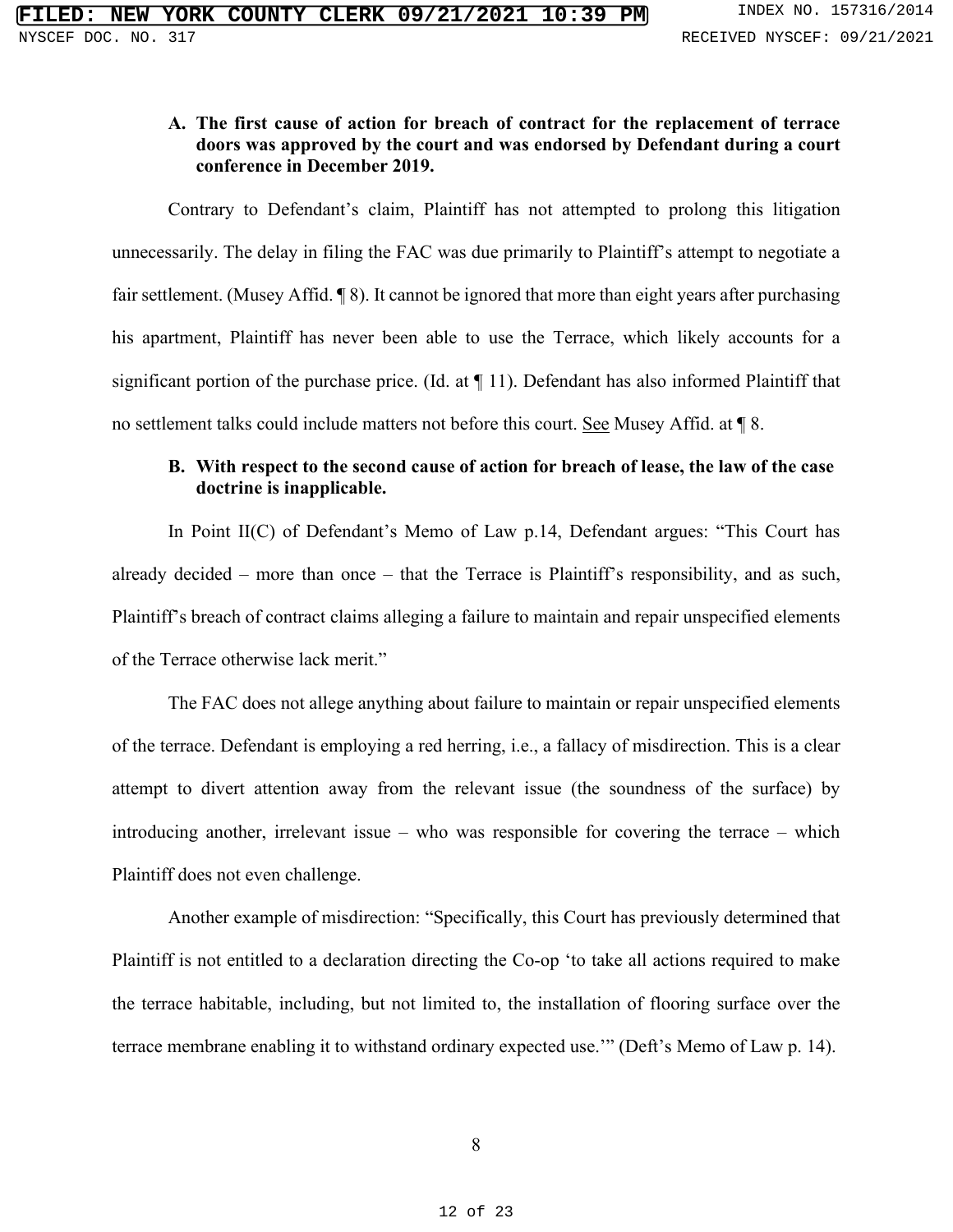The FAC seeks no such declaration. This is another red herring, which is followed directly by another: "On reargument, this Court reiterated that 'the lessee [Plaintiff] bears sole financial responsibility for protecting the roof membrane from the consequences of the lessee's use of the terrace." (Id.). Nothing in the FAC contests this statement as Plaintiff accepts this responsibility. Defendant elides the gravamen of the June 2019 Decision and Order to "add a breach of contract claim based on the failure to provide plaintiff with a Terrace that is capable of being covered and converted into a habitable area."

In the subsequent paragraph Defendant continues to misdirect the Court's attention to decided issues, e.g., "the Lease does 'not obligate the Co-op to renovate the [Terrace] and render it usable as a terrace at its own expense.'" Again, the FAC does not seek any such relief.

Nor does the FAC "attempt to repackage [Plaintiff's] grievances as a breach of the proprietary lease…." as the Appellate Division stated about the Roof/Terrace Rules. The FAC attempts only to address the changes that have occurred since the initial complaint was filed in 2014 "consistent with this decision" or the June 2019 D&O. Defendant's obligation to maintain a sound roof surface is not part of the Roof/Terrace Rules. Otherwise, the Court would not have granted its leave to amend in June 2019.

The second cause of action in the FAC is indeed limited to Defendant's "failure to provide plaintiff with a Terrace that is capable of being covered and converted into a habitable area." This issue was only presented to the Court in January 2019 and Plaintiff received leave to pursue it. The soundness of Terrace surface has not been litigated and the Amended Complaint only seeks a full and fair opportunity to do so.

Plaintiff disagrees that his second cause of action is rendered moot by Defendant starting "a renovation project of the Terrace area that will allow Plaintiff to install pavers and make other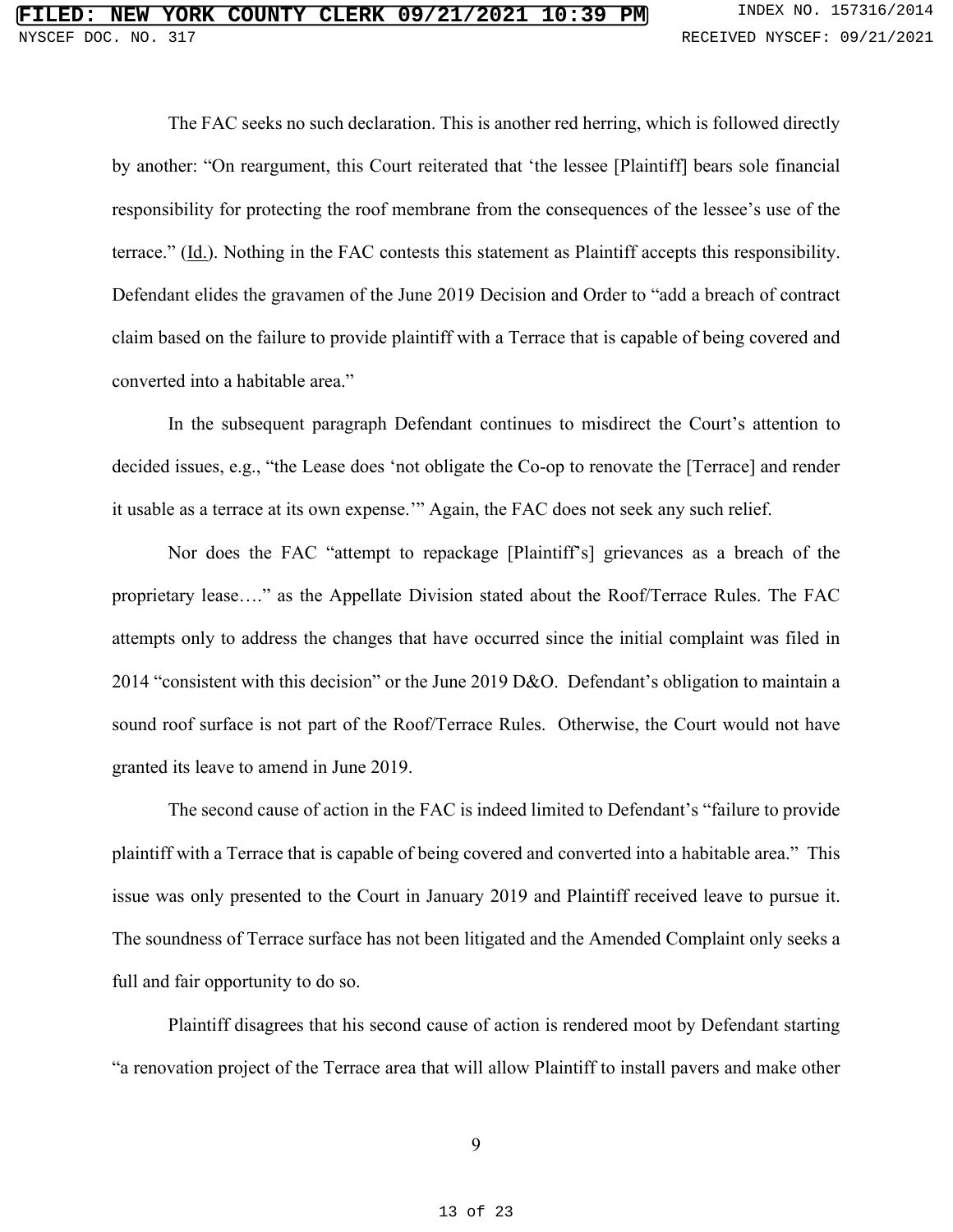improvements necessary to use the Terrace." (Deft's Memo of Law p. 15 (citing to NYSCEF Doc. No. at  $\P$  10)). Plaintiff's citation to a NYSCEF document number is wrong or missing. Plaintiff assumes that Defendant is referring to FAC ¶ 10.

The renovation project of the roof membrane follows seven short years after a renovation of the same membrane. (FAC ¶¶ 10, 16). To this day, Defendant has failed to provide a Terrace capable of being covered. (FAC ¶ 4). On information and belief, the FAC alleges that the apartment below the Terrace (and below the membrane) has been experiencing leaks for years and continues unabated. (FAC  $\P$ [21, 64(f)).

Here, Defendant belatedly argues against the holding of the June 2019 D&O which allowed Plaintiff to bring a breach of contract claim. Defendant then dissembles the nature of the breach and argues that the FAC is barred by the law of the case. The law of the case doctrine is inapplicable to the question of whether Defendant failed to provide Plaintiff with a sound surface for the addition of pavers. Yet Defendant leads us through the procedural history as if the court had in fact ruled on this matter.

Furthermore, to the extent Plaintiff's second cause of action relies upon allegations of wrongdoing by the Co-op with respect to the roof membrane, Plaintiff admits that such claims have now been rendered moot by his allegation in the Amended Complaint that "[the Co-op] began a renovation project of the Terrace area that will allow Plaintiff to install pavers and make other improvements necessary to use the Terrace." (Deft's Memo of Law p. 15). However, the fact that Defendant finally took steps to cure its breach of contract does not absolve the original breach.

Defendant contends that "Plaintiff's claims about the Co-op having 'prevented Plaintiff from covering and converting the Terrace into a usable area at his own cost' at any time prior to now … are undermined by Plaintiff's prior admission that he voluntarily withdrew his Terrace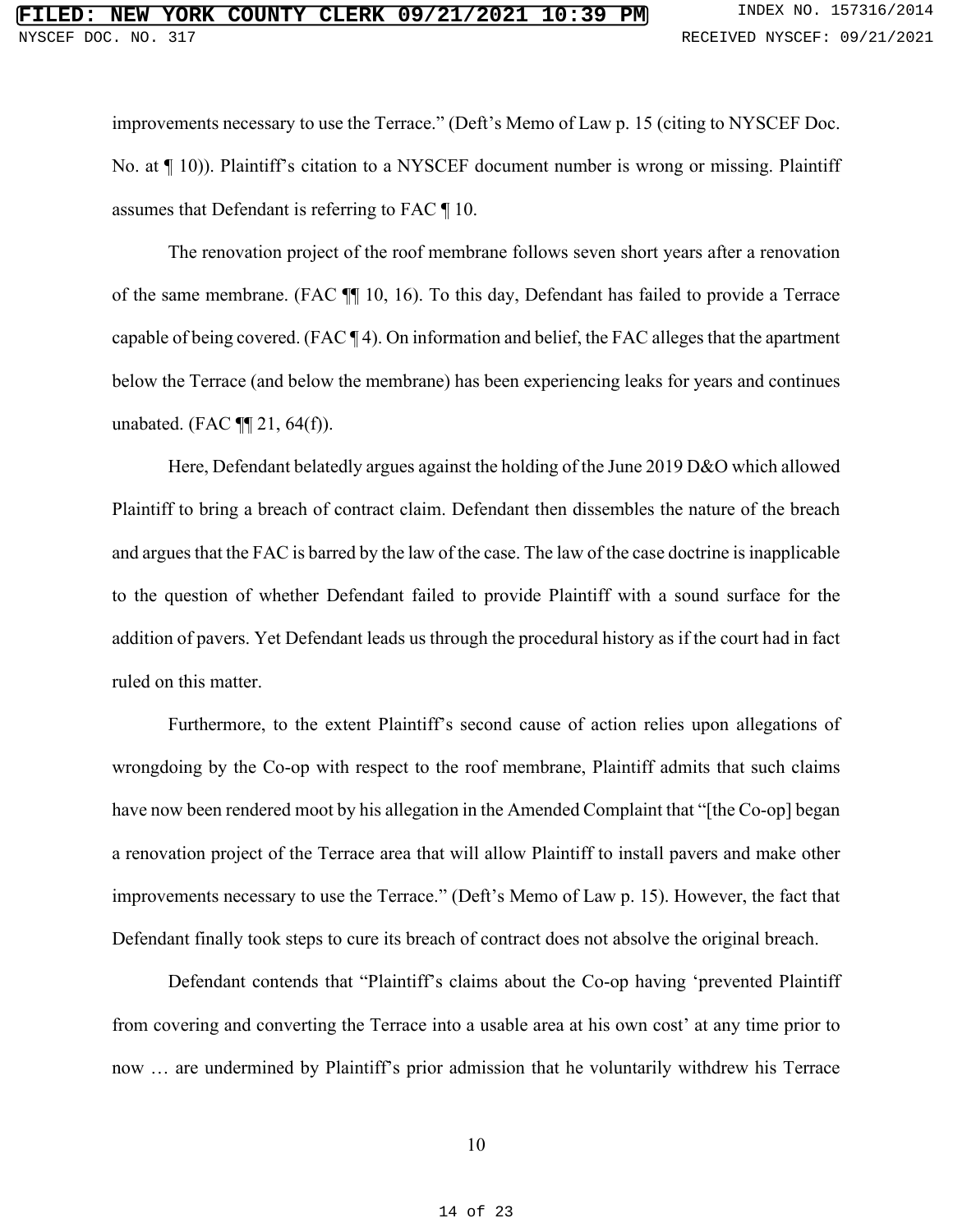renovation plans in October 2013," citing to the original summons and complaint (NYSCEF Doc.  $# 1$ , par. 27. (Deft's Memo of Law p. 15).

Defendant mischaracterizes the withdrawal of the Terrace renovation plans in October 2013. While a plan was indeed withdrawn in 2013, Plaintiff has alleged in the FAC that he has continued to request that Defendant provide any information regarding the roof membrane that Defendant installed in 2011-2013, but Defendant never provided the information. (FAC ¶¶ 43,109). Plaintiff needed the information about the membrane before he can place anything on top of it, or in other words, before he can prepare and submit a terrace renovation plan. (FAC ¶¶ 115- 125).

### **C. The third cause of action sufficiently alleges a claim and Defendant's bald argument that it is barred by the law of the case doctrine and party admission lacks merit.**

"Implied in every contract is a covenant of good faith and fair dealing, which is breached when a party to a contract acts in a manner that, although not expressly forbidden by any contractual provision, would deprive the other party of the right to receive the benefits under their agreement." Jaffe v. Paramount, 222 A.D.2d 17, 22-23 (1st Dep't 1996).

The broad applicability of the implied covenant of the duty of good faith and fair dealing by its very nature acts as a "catch-all" claim for damages that might otherwise be difficult to categorize or recover. The FAC specifically and accurately states the necessary elements of such a breach. Defendant cannot immunize its conduct by associating that conduct with claims that were previously decided. Defendant makes the following arguments:

First, Defendant argues that Plaintiff is the one complicating "matters by insisting that he needed information about the roof membrane before he could submit any proposal instead of simply advising the Co-op what type of Terrace surface he wanted to install over the roof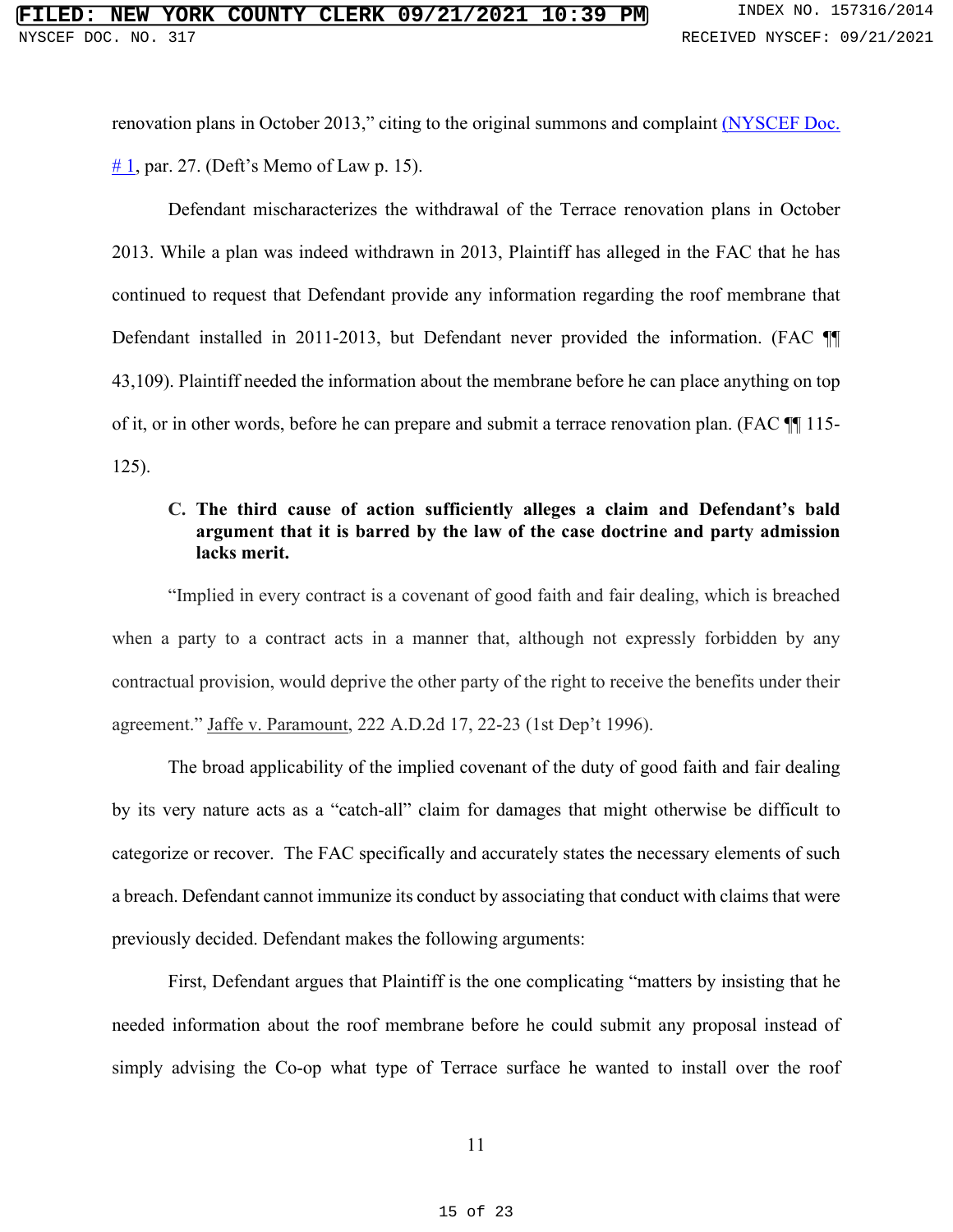membrane and get its feedback on that request." (Deft's Memo of Law p. 16). This argument makes no sense because to determine what Plaintiff can place over the roof membrane, i.e., type of pavers and their weights, etc., Plaintiff's architects needed to know the membrane's technical specifications. (FAC  $\P$  116-118). The architects advising Plaintiff requested the information to inform their calculations and design plans. (FAC ¶ 117). Understandably, Plaintiff was reluctant to submit an uninformed design plan at the cost of thousands of dollars only for Defendant to respond "No, go fish." The FAC alleged that Defendant only admitted to Plaintiff in December 2018 that there was no roof membrane warranty despite the fact that the Roof/Terrance Standards were premised on the existence of such a warranty. (FAC ¶¶ 37-39, 120). Thus, it was not unreasonable for Plaintiff to determine the membrane's specifications before investing in a very expensive design plan.

Second, Defendant maintains that Par. 165(b) of the FAC should be dismissed because Plaintiff failed to allege that the "Co-op ever actually served Plaintiff with any notice to cure concerning violations of the Lease or the Standards." Defendant is being disingenuous. Defendant actually counterclaimed for attorney's fees "incurred in defending against an action or proceeding brought by a Lessee [Plaintiff]," pursuant to Paragraph 28 of the Lease. (NYSCEF Doc.  $\#$  18, p. 79). Paragraph 28 of the Lease (see [NYSCEF Doc. # 265\)](https://iapps.courts.state.ny.us/nyscef/ViewDocument?docIndex=gLYxA6O7PSIlpMtb1CIVSg==) provides that the Lessor (Defendant) can seek expenses against Lessee (Plaintiff) "[i]f the Lessee shall at any time be in default." Thus, Defendant has counterclaimed that Plaintiff defaulted on the Lease, despite its statement that it never served a notice to cure.

Third, Defendant maintains that the FAC is attempting to "back-door" a "challenge to the Roof Rules." (Deft's Memo of Law p. 17). No statement is farther from the truth than Defendant's statement. First, it is notable that Defendant does not deny that Defendant did not have a warranty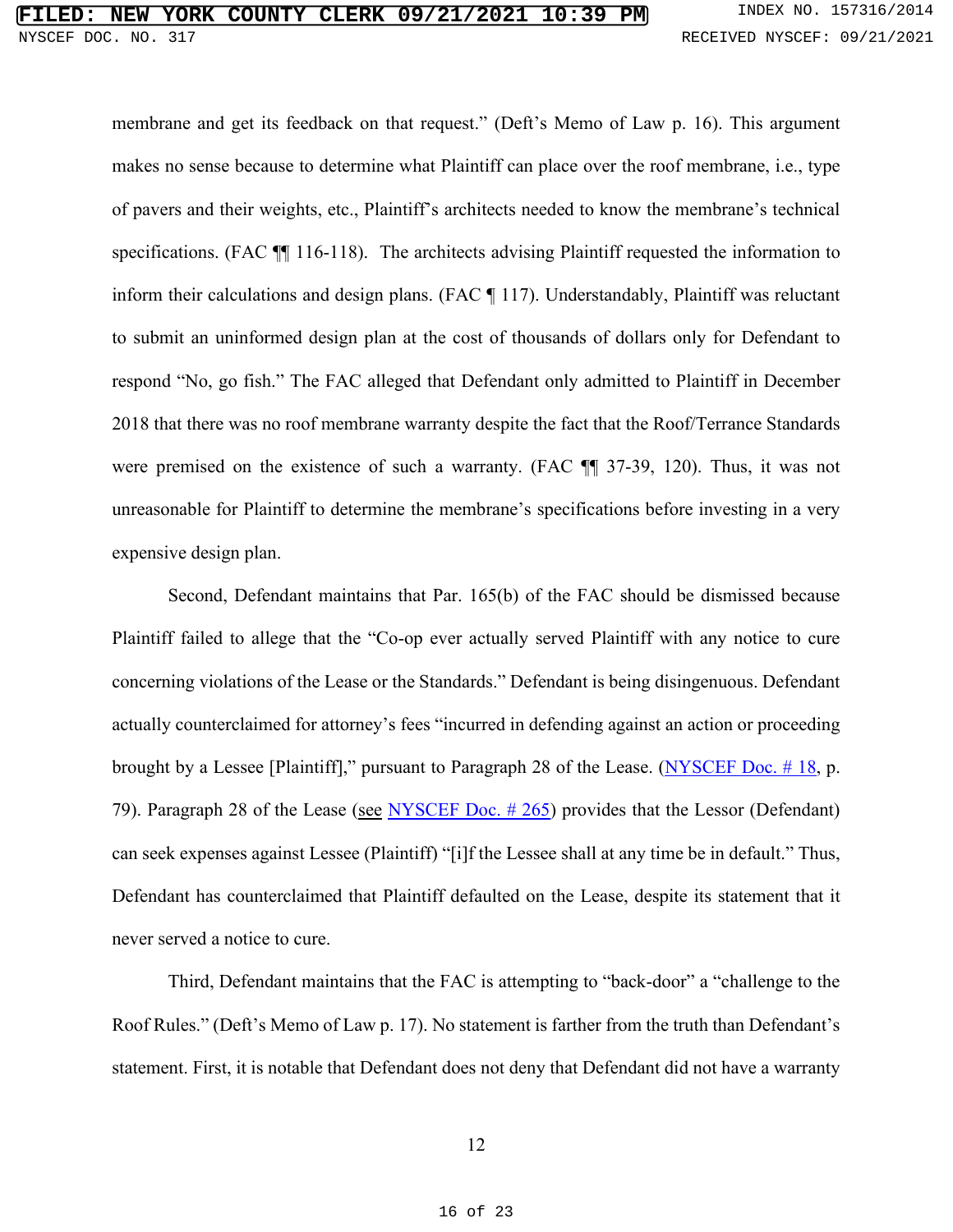for the roof membrane, despite years of representing that it exists. (FAC  $\P$  138-42, 44. 66, 120). Second, the FAC is not challenging the Roof Rules but only alleges that Defendant misrepresented to Plaintiff that the roof membrane had a warranty (FAC ¶¶ 38-42), which would be relevant in case the Defendant or any third party complain that Plaintiff's work caused the damage.

Fourth, Defendant claims that the FAC "baldly alleges that the Co-op 'unreasonably den[ied] approval for design plans for the Terrace' … without alleging when approval purportedly was denied or on what basis the Co-op denied approval." (Deft's Memo of Law p. 17). Therefore, Defendant argues that "Plaintiff cannot plead a conclusory breach of implied covenant of good faith and fair dealing claim as an end-run around the express terms of the Lease." (Id.) Instead of making bald allegations, the FAC in fact alleges that Defendant refused to provide information on the roof membrane or its fictional warranty, and that between December 2018 and April 2021, Plaintiff submitted and re-submitted his design plans on ten occasions. (FAC ¶¶ 45-47). Each time, Defendant responded to each submittal with non-substantive requests, e.g., for information about the height of blades of artificial grass or for five architectural printouts of a ten-page plan. (Musey Affid.  $\P$ [12).

Fifth, Defendant claims that FAC  $\P$  165(e) – that Defendant treated Plaintiff differently from another similarly-situated shareholder – is a "repackaging" of claims (PAC Third and Fifth Causes of Action) already rejected by the Court in the June 2019 D&O. (Deft's Memo of Law pp. 17-18). There is no repackaging and Plaintiff is not bringing causes of action that the court deemed insufficient in June 2019. The FAC alleges a breach of implied covenant of good faith and fair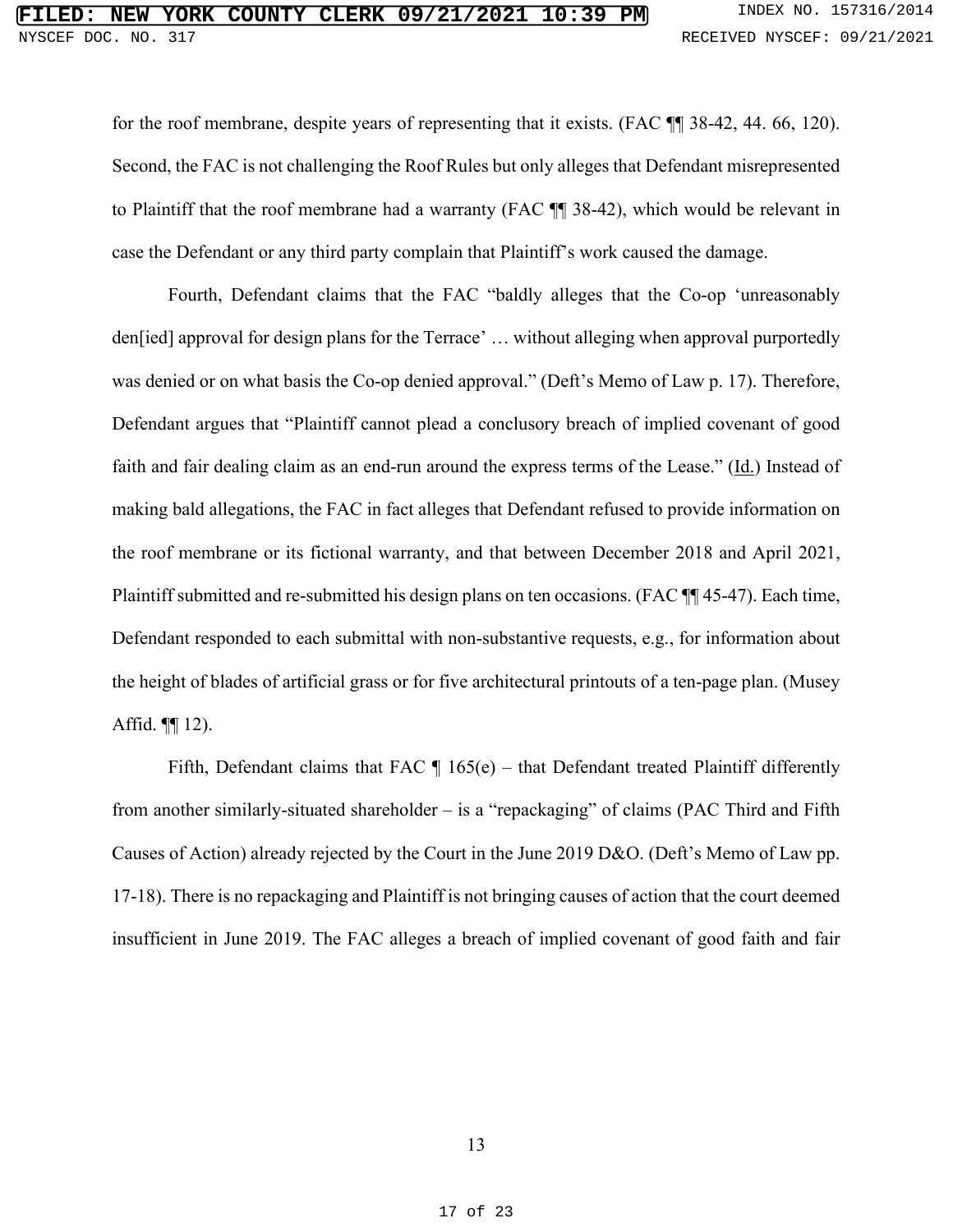dealing, an example of which is the factual allegation that Defendant treated Plaintiff differently from a similarly situated shareholder.<sup>[3](#page-17-0)</sup> (FAC  $\P$  128-137).

To the extent that Defendant is arguing that June 2019 D&O denial of the third and fifth causes of action is the "law of the case" and therefore the factual allegation in FAC ¶ 165(e) is precluded. With that reasoning, Defendant wrongly conflates a factual allegation with a cause of action. The doctrine of the law of the case holds that "when a court decides upon a rule of law, that decision should continue to govern the same issues in subsequent stages in the same case." Christianson v. Colt Indus. Operating Corp., 486 U.S. 800, 816 (U.S. 1988) (citing Arizona v. California, 460 U.S. 605, 618 (1983)).

The court in Cherry v. Koch, 129 Misc. 2d 346, 491 N.Y.S.2d 934 (N.Y. Sup. Ct. 1985) addressed a similar situation where it had dismissed the plaintiff's initial complaint and the defendants opposed an amended complaint citing the rule of the case doctrine, and stated: "The doctrine is limited to questions of law and is frequently applied as a matter of judicial discretion."

In its final point, Defendant argues that it never argued that Plaintiff did not have exclusive use of the terrace, but only argued that to the extent Plaintiff was asserting ownership of the terrace, Plaintiff had "no standing." (Deft's Memo of Law p. 18). However, Defendant submitted to court several affidavits that contradict its present position. See infra Point III.

# **POINT III: THE FAC BRINGS THREE CAUSES OF ACTION BASED ON MERIT AND NOT ON ALLEGED FRIVOLOUS BASIS.**

The first and second causes of action for breach of contract were approved by the court, and the third cause of action is interposed as an alternative theory of liability and derived from the

14

<span id="page-17-0"></span><sup>&</sup>lt;sup>3</sup> However, Plaintiff seeks to discontinue the factual allegation about unequal treatment because he believes that it constitutes a breach of fiduciary duty – and not breach of the implied covenant of good faith and fair dealing – which is not a claim in this action. (Musey Affid. ¶ 16).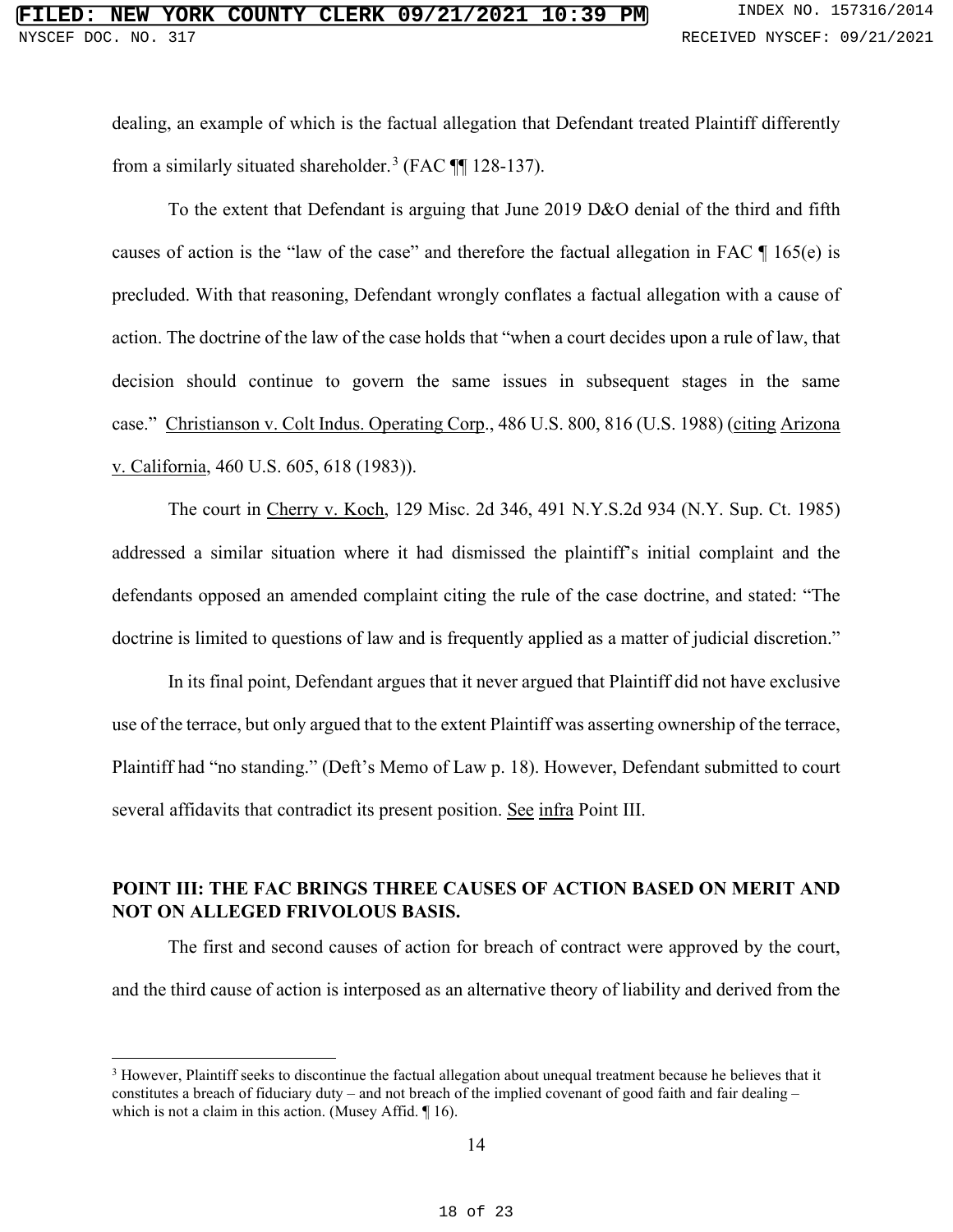### **NEW YORK COUNTY CLERK 09/21/2021 10:39 PM** INDEX NO. 157316/2014 NYSCEF DOC. NO. 317 **RECEIVED NYSCEF: 09/21/2021**

set of facts already alleged in the PAC. Moreover, the two-year delay of the filing of the FAC is the result of intervening settlement negotiations, motion practice, plaintiff's change of counsel, and the Covid-19 shutdown, (Musey Affid. ¶¶ 2, 4-7, 9-10), and not because of frivolous reasons.

Defendant offers that the FAC is frivolous because Defendant has never challenged Plaintiff's exclusive use of the terrace. (Deft's Memo of Law p. 18). In the moving papers, Defendant writes that "Paragraph 7 of the Lease affords Plaintiff the exclusive use of that portion of the Building's main roof, on the same level as the floor of the Apartment," (Deft's Memo of Law p. 8) and "the roof area in question is the main roof of Building, a portion of which is for the exclusive use of the owners of the two penthouse apartments, the floors of which are level with such roof," (id. at p. 15). However, Defendant has long and strenuously argued the opposite, i.e., that the Lease did not allocate even the terrace to Plaintiff's apartment (which Defendant calls the "Roof outside the Apartment"). For examples:

1) In Defendant's memo of law in support of its motion to dismiss, Defendant stated: "Moreover, Plaintiff has no standing to bring this lawsuit. The entire basis of Plaintiff's complaint is that he owns the roof space immediately outside the Apartment -i.e., that is part and parcel of the Apartment. However, Plaintiff cannot demonstrate that this space belongs to him, in which case he has no standing."[4](#page-18-0) Defendant continued: "there does not appear to be any documentation demonstrating that any portion of the roof area (what Plaintiff calls the 'terrace') is 'allocated exclusively to' the Apartment."[5](#page-18-1)

2) In an affidavit, the property manager of the Coop wrote in October 2014: "Although I have searched, I have not located any documents demonstrating that any portion of the Building's roof area is allocated specifically to PH-A."[6](#page-18-2)

3) In a reply memorandum of law, Defendant wrote: "The Lease does not expressly allocate the roof area outside the Apartment to Plaintiff. As there is no documentation to support the bald contention that any roof space immediately

<span id="page-18-0"></span> $4$  NYSCEF Doc. #55, pp. 8-9.

<span id="page-18-1"></span> $5 NYSCEPT Doc. # 55, p. 9.$ 

<span id="page-18-2"></span> $6$  NYSCEF Doc.  $\# 31, \P 7$ .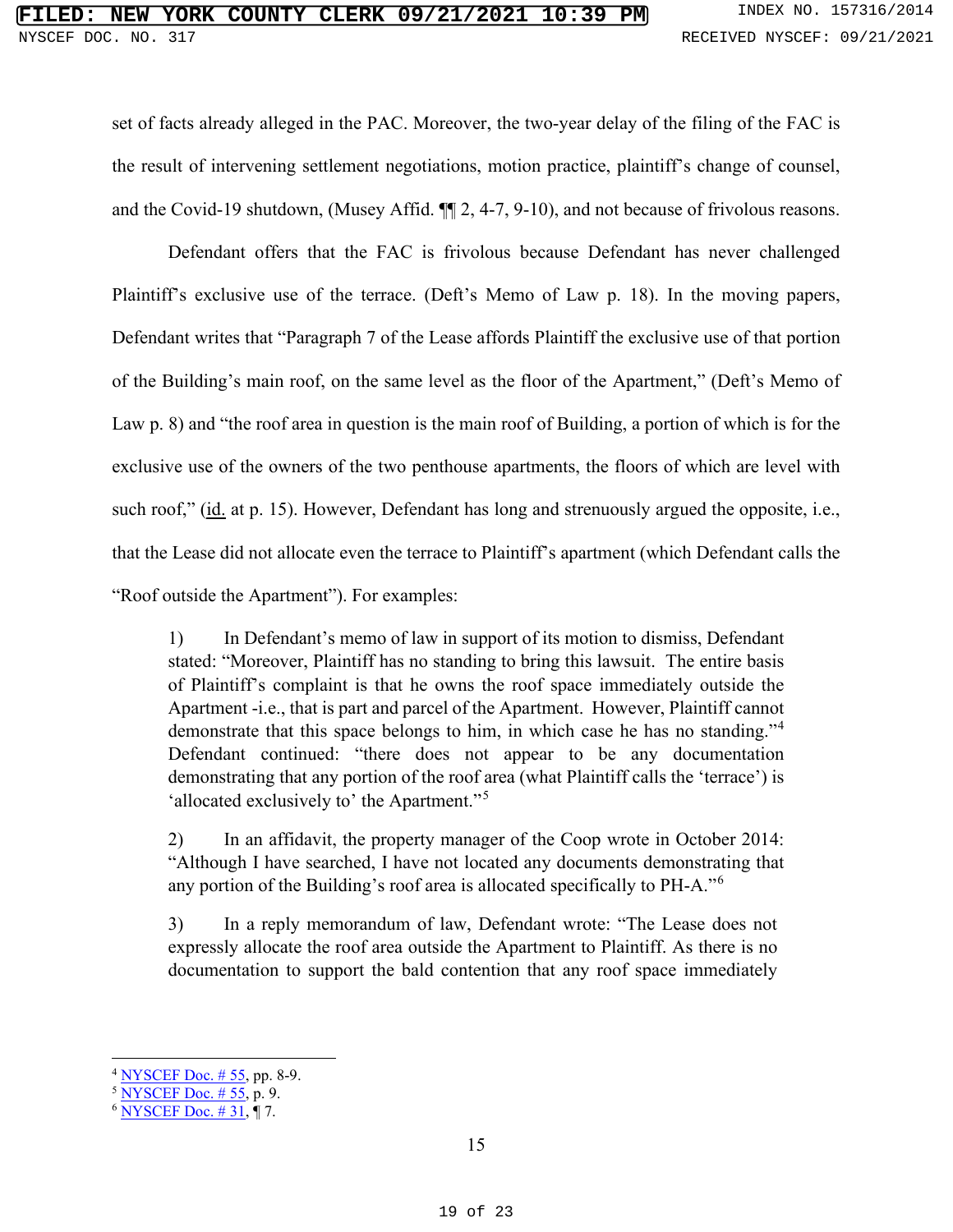outside the Apartment has been deemed to be incorporated as part and parcel of the Apartment, it is not 'appurtenant' thereto.<sup>[7](#page-19-0)"</sup>

4) Even Frank Chaney, the former president and current director of the Co-op, wrote in an email to Plaintiff on February 26, 2014: "We find no provision of the Lease that includes the roof terrace as part of your apartment."[8](#page-19-1) This is the same Chaney who submitted an affidavit in opposition in the instant motion, in which he offered that he is an attorney "with expertise in zoning and land use" for "approximately 30 years."<sup>[9](#page-19-2)</sup>

It is clear from Defendant's submission that it once challenged Plaintiff's exclusive right to use the terrace.

### **POINT IV: PLAINTIFF SHOULD BE GIVEN LEAVE TO FURTHER AMEND HIS COMPLAINT IN THE FORM OF THE SECOND AMENDED COMPLAINT.**

In the alternative, Plaintiff seeks leave to amend his complaint with a second amended complaint, which is attached as Exhibit A to Loanzon Affirmation. The second amended complaint is redlined to emphasize its differences with the FAC. There are two changes compared to the FAC: first is the omission of the first cause of action for reimbursement of the terrace doors because Defendant recently made a \$14,400.00 check payment to Plaintiff on September 14, 2021 -- \$14,400 was exactly the claim in the first cause of action. As a result of the payment, the claim is satisfied and Plaintiff does not seek to pursue it. (Musey Affid. ¶ 15). The second change is omission of FAC ¶ 165(e), which alleged that Defendant breached the implied covenant by treating Plaintiff less favorable compared to similarly situated shareholder. (Id. at ¶ 16).

Leave to amend a pleading "shall be freely given" in the absence of prejudice or surprise. Zaid Theatre Corp. v Sona Realty Co., 18 A.D.3d 352, 354-55 (1st Dep't 2005); Stroock Stroock Lavan v Beltramini, 157 A.D.2d 590, 591 (1st Dep't 1990). A party is prejudiced within the

<span id="page-19-0"></span> $7$  [NYSCEF Doc. # 76,](https://iapps.courts.state.ny.us/nyscef/ViewDocument?docIndex=392IVPBxIjIDEHfllsYZmA==) p. 7 n.5.

<span id="page-19-1"></span><sup>&</sup>lt;sup>8</sup> NYSCEF Doc. #63, p. 117 of 147.

<span id="page-19-2"></span> $9$  NYSCEF Doc. #40, p. 6 n.3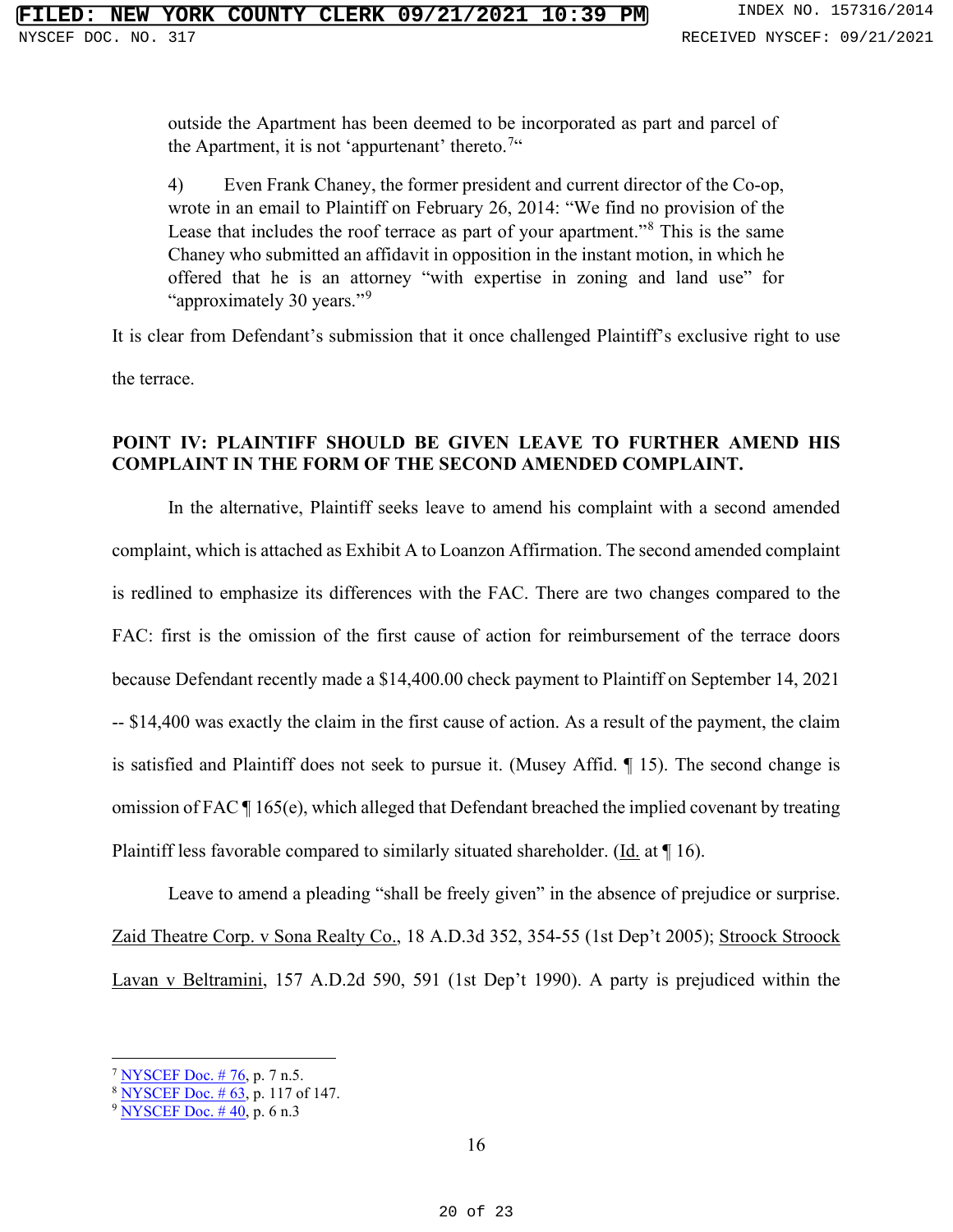# **FIRE COUNTY CLERK 09/21/2021 10:39 PM** INDEX NO. 157316/2014 NYSCEF DOC. NO. 317 **RECEIVED NYSCEF: 09/21/2021**

meaning of C.P.L.R. 3025(b) when it "has been hindered in the preparation of his case or has been prevented from taking some measure in support of his position." Loomis v Civetta Corinno Const. Corp., 54 N.Y.2d 18, 23 (1981). The argument that defendant will be compelled to expend additional resources in preparing its case or that it now faces greater liability as a result of the amendment does not constitute prejudice. Jacobson v McNeil Consumer & Specialty Pharm., 68 A.D.3d 652, 654, 891 N.Y.S.2d 387 (1<sup>st</sup> Dep't 2009). To avoid needless and costly litigation, courts should examine the causes of action sought to be added. See Zaid Theatre Corp., 18 A.D.3d at 354-55.

Here, the only additional cause of action is the action for breach of the implied covenant of good faith and fair dealing. The merit of the breach is explained in the Point II.C, supra, and the claim includes allegations that went beyond the breach of the lease, see SAC ¶ 157 (attached as Exhibit A to the Loanzon Affirmation).

Defendant is not likely to suffer prejudice from the amendment because the breach of implied covenant is based on facts already alleged in the PAC, which Defendant received in January 2019. The third cause of action is only an additional theory of recovery based on the facts already alleged. Jacobson, 68 A.D.3d at 654 (holding that "[w]here an amended complaint does not "allege any new facts or occurrences, but merely set[s] forth an additional legal theory, the initial pleading provide[s] sufficient notice of the series of occurrences from which the...claims arise."); 274 Madison Co. v. Ramsundar, [2013 N.Y. Slip Op. 33046, 13-14 \(N.Y. Sup. Ct. 2013\)](https://casetext.com/case/274-madison-co-v-ramsundar) (permitting amendment of claim because it arose out of the same transaction and there is an absence of demonstrated prejudice on defendant); Panto v. J & M Salvage Co., 157 A.D.2d 582 (1st Dep't 1990) (holding that "[d]efendants cannot establish that they will be prejudiced by the amended complaint, since they were placed on notice of such theory by the allegations in the initial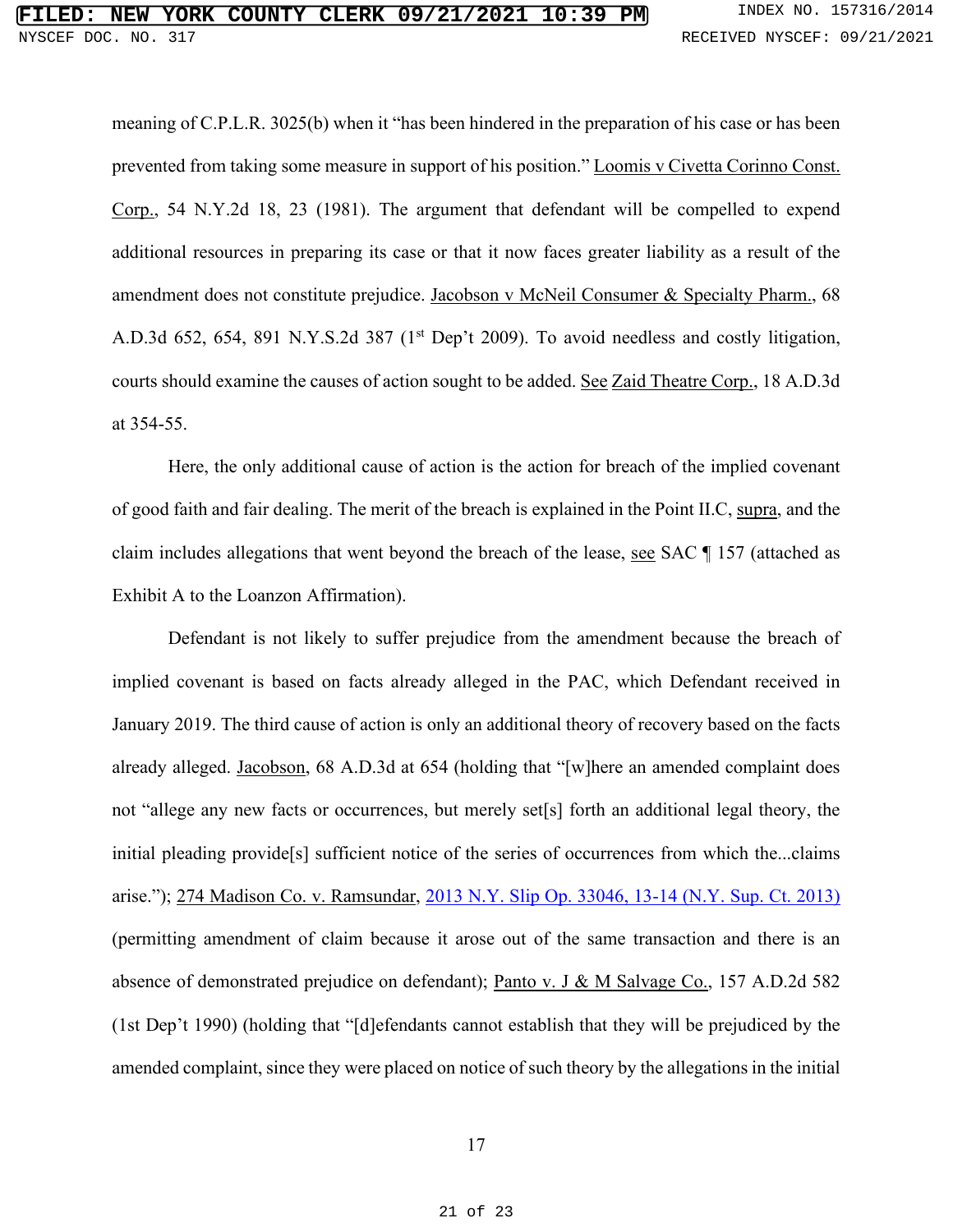complaint; in that case, [l]eave to amend a complaint to add an additional theory of liability is generally granted."

Moreover, because discovery has not closed and is not near completion (depositions have yet to be scheduled), Defendant cannot show prejudice. Jacobson, 68 A.D.3d at 654. "Moreover, the need for additional discovery does not constitute prejudice sufficient to justify denial of an amendment." Id. (citing Rutz v. Kellum, 144 A.D.2d 1017, 534 N.Y.S.2d 293 (4th Dep't 1988)). For those reasons, Plaintiff's motion for leave to amend to interpose the second amended complaint should be granted.

#### **CONCLUSION**

For the above reasons, Plaintiff respectfully requests the Court to deny Defendant's motion to dismiss and for sanctions, and to grant Plaintiff's cross-motion for leave to amend, and for any order that the Court deems just and proper.

Dated: New York, New York September 21, 2021

Respectfully submitted,

/s/Tristan C. Loanzon

By: Tristan C. Loanzon LOANZON LLP 1345 Avenue of the Americas, 2nd Fl. New York, NY 10105 (212) 760-1515 Attorneys for Plaintiff

TO: Tracy Peterson, Esq. (via NYSCEF) Braverman Greenspun, P.C. 110 East  $42<sup>nd</sup>$  St.,  $17<sup>th</sup>$  Floor New York, NY 10017